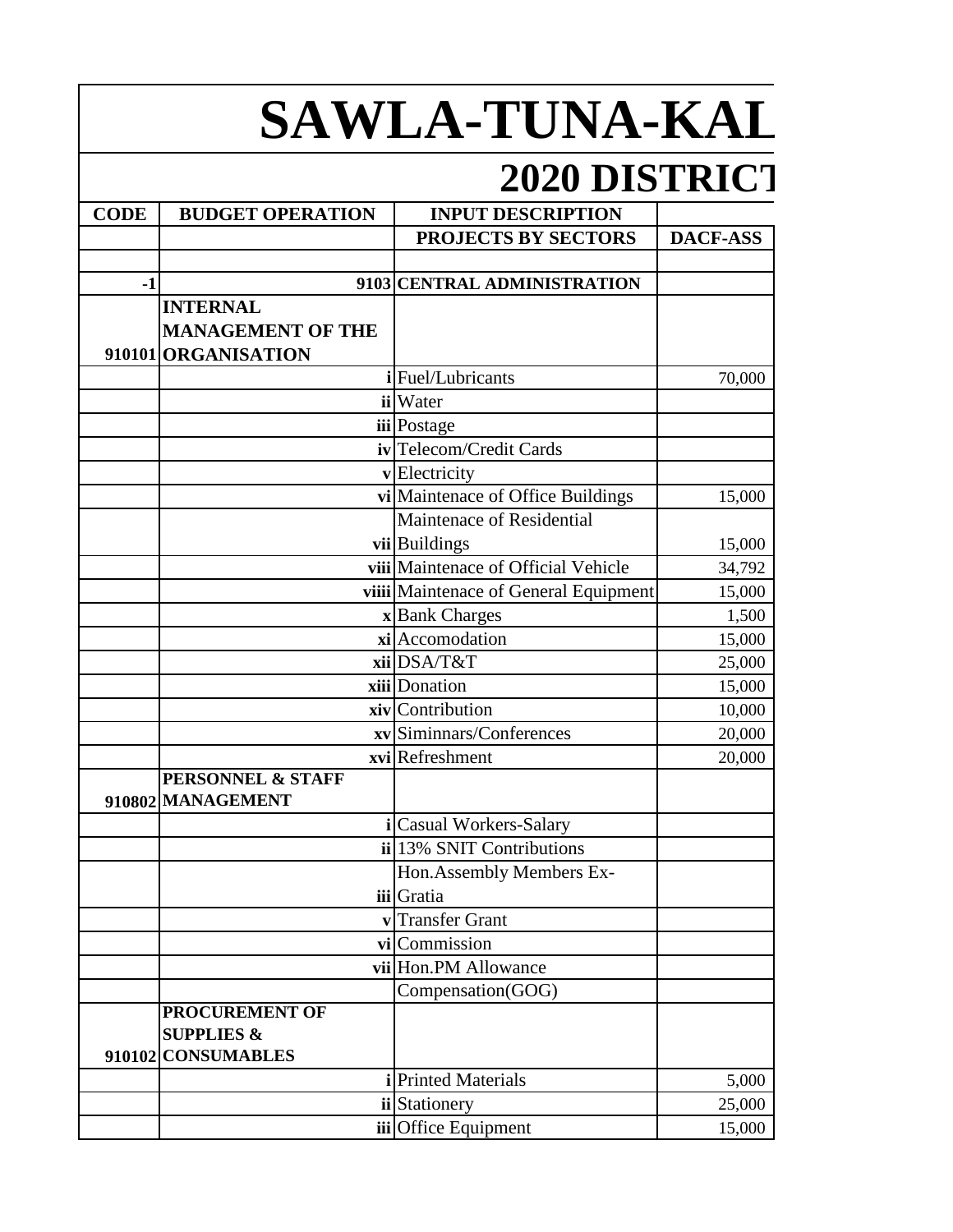|                               | iv Curtains                              | 10,000 |
|-------------------------------|------------------------------------------|--------|
| <b>MANPOWER &amp; SKILLS</b>  |                                          |        |
| 910103 DEV'T                  |                                          |        |
|                               | i Training & Capacity Dev't              |        |
|                               | Staff Welfare(Exam/Professional          |        |
|                               | $iii$ Fees)                              | 50,000 |
| PARTICIPATION IN LOCAL        |                                          |        |
| 910809 GOVERNACE              |                                          |        |
|                               | Town Hall meetings & Public              |        |
|                               | <i>i</i> Hearings                        | 27,479 |
|                               | ii Support to Sub-Structures             | 27,479 |
|                               | Support to Self Help Innitiated          |        |
|                               | iii Projects                             | 57,396 |
| <b>PROCUREMENT OF</b>         |                                          |        |
| <b>OFFICE EQUIPMENT &amp;</b> |                                          |        |
| 910105 LOGISTICS              |                                          |        |
|                               | Computer/Printers/Scanners/              |        |
|                               | <i>i</i> Photocopiers                    | 10,000 |
|                               | $ii$ Furniture & Fixtures                | 15,000 |
|                               | Air                                      |        |
|                               | Conditioners/Referigerators/TV           |        |
|                               | iii Sets                                 | 10,000 |
|                               | iv Carbinets                             | 6,000  |
|                               |                                          |        |
| 910701 DISASTER MANAGEMENT    |                                          |        |
|                               | <b>Provision For Disaster Activities</b> | 15,000 |
|                               |                                          |        |
| <b>GENDER RELATED</b>         |                                          |        |
| 910106 ACTIVITIES             |                                          |        |
|                               | Sensitization on child/forced            |        |
|                               | marriages and reducing workload          |        |
|                               | <b>i</b> lon women                       |        |
|                               | <b>Enabling Women take Part in</b>       |        |
|                               | Governance Decisions &                   |        |
|                               | <b>ii</b> Positions                      |        |
|                               | Sensitizing men and Husbands to          |        |
|                               | allow women acquire lands for            |        |
|                               | iii Commercial farming                   |        |
|                               | Sensitizing LEAP communities to          |        |
|                               | form village savings and loans           |        |
|                               | ivassociations                           | 3,000  |
|                               | v Formation of gender support network    | 5,500  |
|                               | Sensitization on teenage                 |        |
|                               | vi pregnancy bethrothel marriages        |        |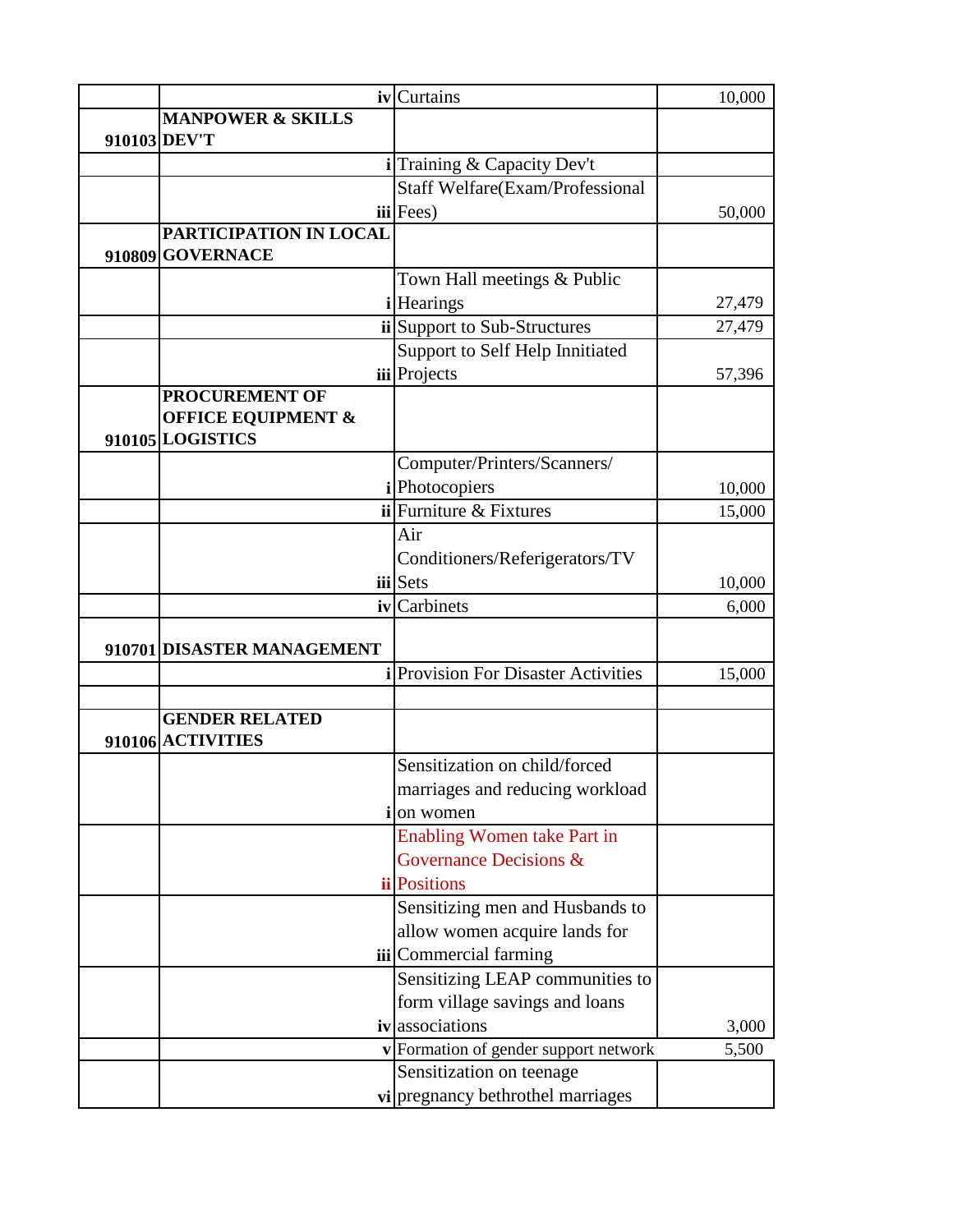|                                                          | Sensitization on gender-based                      |                |
|----------------------------------------------------------|----------------------------------------------------|----------------|
|                                                          | vii violence against women                         |                |
| <b>OFFICIAL/NATIONAL</b>                                 |                                                    |                |
| 910107 CELEBERATIONS                                     |                                                    |                |
|                                                          | <i>i</i> Republic day                              | 6,000          |
| <b>SUPERVISION &amp;</b>                                 |                                                    |                |
| 910109 COORDINATION                                      |                                                    |                |
|                                                          | i Monitoring & Evaluation                          | 10,000         |
| 910110 PROTOCOL SERVICES                                 |                                                    |                |
|                                                          | i Accomodation (Assembly Guest)                    | 10,000         |
|                                                          | ii Refreshment (Assembly Guest)                    | 5,000          |
|                                                          | ii Fuel(Assembly Guest)                            | 5,000          |
|                                                          | iv Donation (Assembly Guest)                       | 25,000         |
|                                                          | v Support to Communities                           | 90,000         |
|                                                          | <b>Support to Constituents-District</b>            |                |
|                                                          | vi Wide(DACF MP)                                   |                |
|                                                          |                                                    |                |
| <b>ADMINISTRATIVE &amp;</b><br>910113 TECHNICAL MEETINGS |                                                    |                |
|                                                          |                                                    |                |
|                                                          | Organise 4 EXCO, GA, 32 Sub-                       |                |
|                                                          | Committee, PRCC & Management<br><i>i</i> Meetings  |                |
|                                                          |                                                    | 63,200         |
|                                                          | Organise DPCU & Budget                             |                |
|                                                          | ii Committee Meetings                              | 10,880         |
|                                                          | Organise Tender/PWDs Fund Mgt                      |                |
| 910806 SECURITY MANAGEMENT                               | <b>iii</b> Committee Meetings                      | 1,200          |
|                                                          |                                                    |                |
|                                                          | <b>A</b> Service Disec Meetings<br><i>i</i> Ration |                |
|                                                          | ii Fuel                                            | 5,000<br>4,000 |
|                                                          | <b>B</b> Service Disec Meetings                    |                |
|                                                          | <i>i</i> Refreshment                               | 6,000          |
|                                                          | ii Sitting Allowances                              | 5,000          |
| <b>SUPPORT TO</b>                                        |                                                    |                |
| <b>TRADITIONAL</b>                                       |                                                    |                |
| 910807 AUTHORITIES                                       |                                                    |                |
|                                                          | i Support to Traditional Authorities               | 10,000         |
| <b>PLAN &amp; BUDGET</b>                                 |                                                    |                |
| 910810 PREPARATION                                       |                                                    |                |
|                                                          | <b>WASH PLAN Preparation</b>                       | 15,000         |
|                                                          | <b>ii</b> Composite Budget Preparation             | 30,000         |
|                                                          |                                                    |                |
| <b>TREASURY &amp;</b>                                    |                                                    |                |
| 911301 ACCOUNTING ACTIVITIES                             |                                                    |                |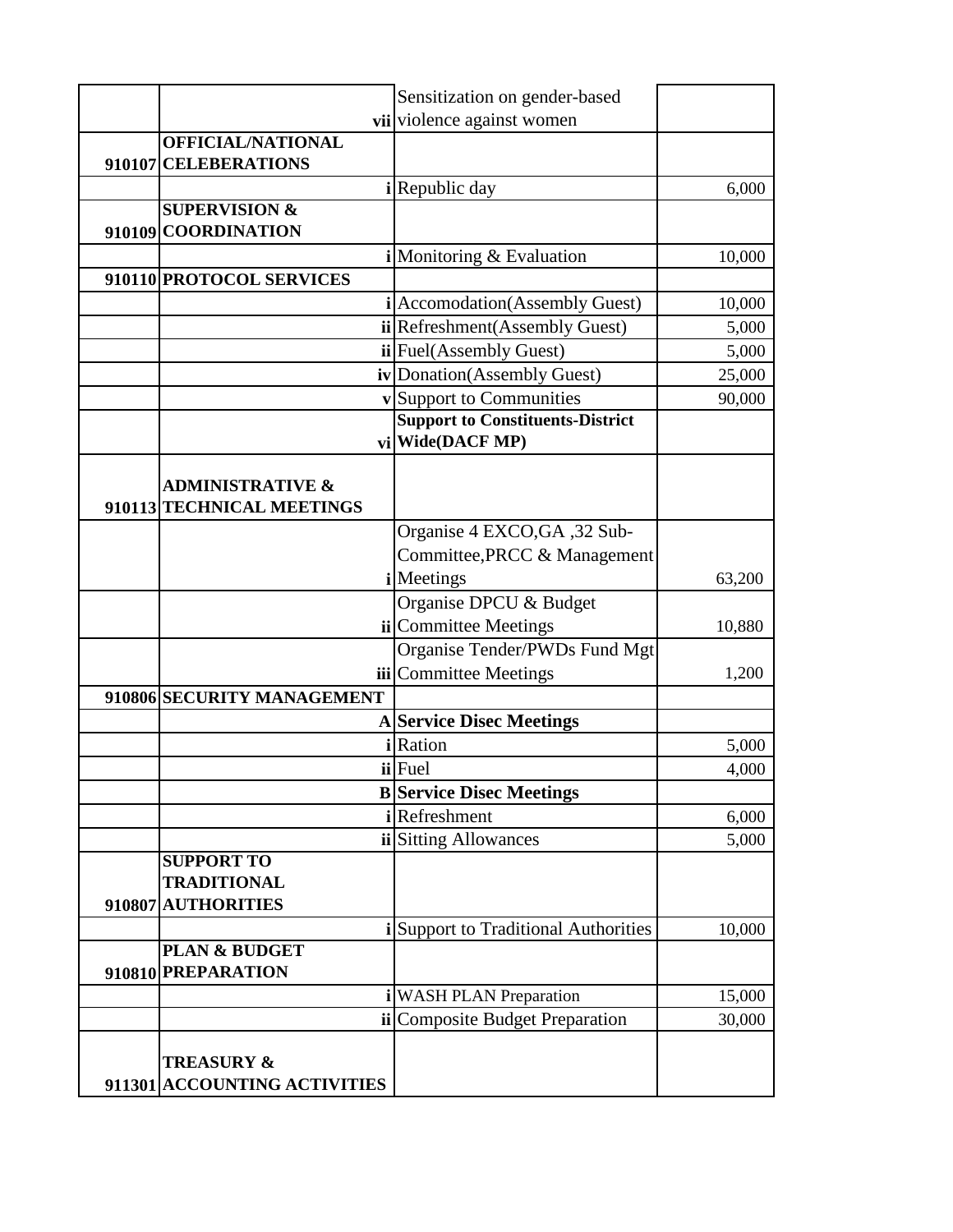|                                | <b>Revenue Mobilisation</b>                        |         |
|--------------------------------|----------------------------------------------------|---------|
|                                | Activities/Training for                            |         |
|                                | <i>i</i> Commission Collectors                     |         |
|                                | ii Accounts Software                               | 6,000   |
|                                | iii Value Books                                    | 5,000   |
| <b>INTERNAL AUDIT</b>          |                                                    |         |
| 911302 OPERATIONS              |                                                    |         |
|                                | <b>Audit Related Activities</b>                    | 4,000   |
| <b>ACQUISITION OF</b>          |                                                    |         |
| <b>MOVABLE &amp; IMMOVABLE</b> |                                                    |         |
| 910114 ASSETS                  |                                                    |         |
|                                | Construction & Installation of                     |         |
|                                | Hand Pumps for 20 N0:Bore-                         |         |
|                                | <b>Holes -Selected Communities</b>                 | 40,000  |
|                                | <b>Consultancy Service for</b>                     |         |
|                                | Study, Design & Supervision of 2                   |         |
|                                | N0:Boreholes-WIP                                   |         |
|                                | <b>Construction of School</b>                      |         |
|                                | i Buildings (DACF MP)                              |         |
|                                | <b>Construction of Health</b>                      |         |
|                                | ii Centers(DACF MP)                                |         |
|                                | Drilling & Installation of                         |         |
|                                | iii Boreholes (DACF MP)                            |         |
|                                | <b>Extension of Electricity &amp;</b>              |         |
|                                | Maintenance(DACF MP)                               |         |
| <b>MAINTENANCE, REHABILI</b>   |                                                    |         |
| TATION, REFURBISHMENT          |                                                    |         |
| 910115 & UPGRADING             |                                                    |         |
|                                | <b>Renovation of School</b>                        |         |
|                                | i Buildings (DACF MP)                              |         |
|                                | <b>Renovation of Health</b><br>ii Centers(DACF MP) |         |
|                                | Repair & Installation of                           |         |
|                                | iii Boreholes (DACF MP)                            |         |
|                                | <b>Maintenance of Street</b>                       |         |
|                                | $v$ Lights(DACF MP)                                |         |
|                                | <b>Renovation of District</b>                      |         |
|                                | Budget/Planner Bungalows-WIP                       | 19,000  |
| <b>SUBTOTAL</b>                |                                                    | 913,427 |
|                                |                                                    |         |
|                                |                                                    |         |
|                                |                                                    |         |
|                                | <b>BUSINESS ADVISORY CENTH</b>                     |         |
| <b>TRADE DEV'T &amp;</b>       |                                                    |         |
| 910202 PROMOTION               |                                                    |         |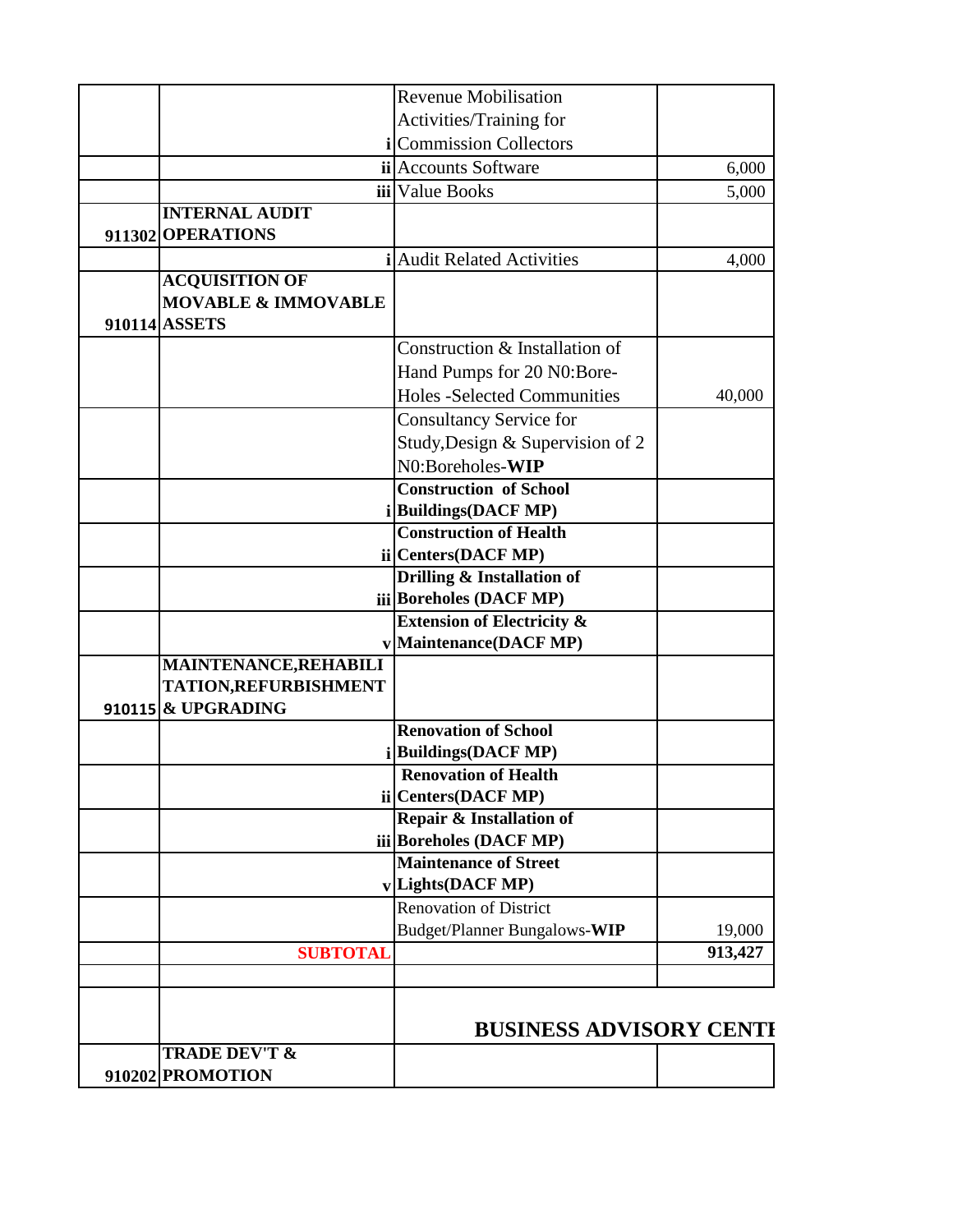|        |                                                                        | Trade Show & Stakeholders                                                 |           |
|--------|------------------------------------------------------------------------|---------------------------------------------------------------------------|-----------|
|        |                                                                        | Forum(Counterpart Funding to                                              |           |
|        |                                                                        | i BAC                                                                     | 6,000.00  |
|        | <b>PROMOTION &amp; TRANSFER</b><br>OF APPROPRIATE<br>910205 TECHNOLOGY |                                                                           |           |
|        |                                                                        | Technology improvement Fashion                                            |           |
|        |                                                                        | Design, Hair                                                              |           |
|        |                                                                        | Dressing, Welding/Fabrication, Be                                         |           |
|        |                                                                        | e Keeping & Financial                                                     |           |
|        |                                                                        | Management                                                                |           |
|        |                                                                        | Training(Counterpart Funding to                                           |           |
|        |                                                                        | i BAC                                                                     | 10,000.00 |
|        |                                                                        | CBT in Soap & Cosmetic                                                    |           |
|        |                                                                        | Making(Counterpart Funding to                                             |           |
|        |                                                                        | ii BAC                                                                    | 4,000.00  |
|        |                                                                        | <b>Organise Quartely Meetings-LED</b>                                     |           |
|        |                                                                        | iii PLATFORM                                                              | 3,000.00  |
|        | <b>SUB-TOTAL</b>                                                       |                                                                           | 23,000.00 |
|        |                                                                        |                                                                           |           |
| 2      |                                                                        | 9105 HEALTH                                                               |           |
|        | <b>PUBLIC HEALTH</b>                                                   |                                                                           |           |
| 910503 | <b>SERVICES</b>                                                        |                                                                           |           |
|        |                                                                        | <b>Support for National</b>                                               |           |
|        |                                                                        | Immunization & Other Health                                               |           |
|        |                                                                        | <i>i</i> Programmes                                                       | 3,000     |
|        |                                                                        | ii Undertake HIV/AIDS Activities                                          | 5,000     |
|        |                                                                        | Carry Out Reach                                                           |           |
|        |                                                                        | <b>iii</b> Programmes (Public Education)                                  | 3,000     |
|        |                                                                        | Malaria & Other Diseases                                                  |           |
|        |                                                                        | iv Prevention                                                             | 4,740     |
|        |                                                                        | v Carry Out Diseases Surveillance<br><b>Supply of Hospital equipments</b> | 3,000     |
|        |                                                                        | vi   (DACF MP)                                                            |           |
|        | <b>ACQUISITION OF</b>                                                  |                                                                           |           |
|        | <b>MOVABLE AND</b>                                                     |                                                                           |           |
| 910114 | <b>IMMOVABLE ASSETS</b>                                                |                                                                           |           |
|        |                                                                        | <i>i</i> Procure 2N0: Motor Bikes                                         |           |
|        |                                                                        | Procure 1N0: Tricycle for Kong                                            |           |
|        |                                                                        | ii CHPS Compound                                                          |           |
|        |                                                                        | Construction of a Poly Clinic-                                            |           |
|        |                                                                        | iii Tuna                                                                  | 90,000    |
|        |                                                                        | Construction of 1N0: Hospital                                             |           |
|        |                                                                        |                                                                           |           |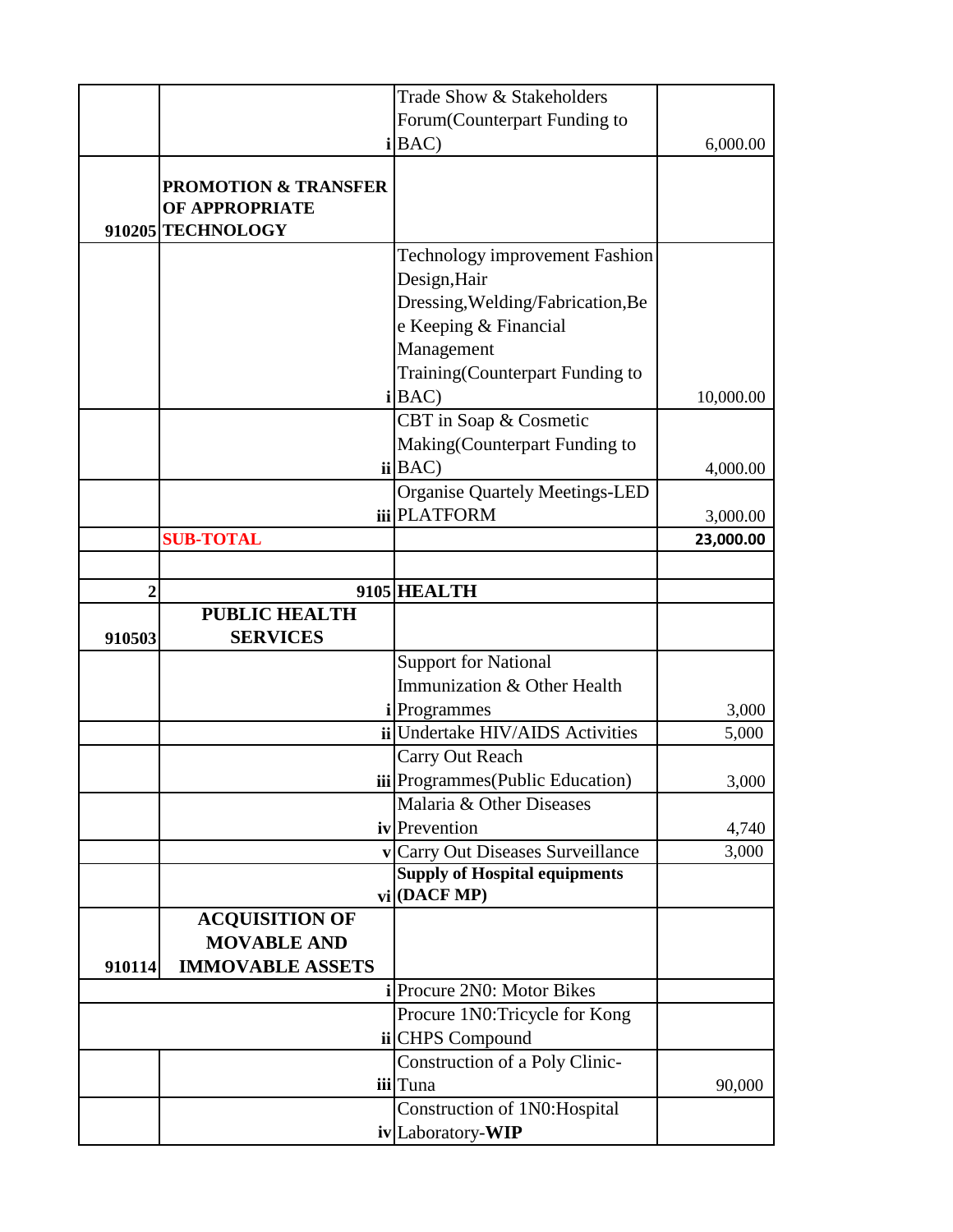|                               | <b>Construction of 2N0:CHPs</b>       |           |
|-------------------------------|---------------------------------------|-----------|
|                               | v Compound Soma, Nahari-WIP           | 177,286   |
|                               | Repackage to Complete the             |           |
|                               | <b>Construction of 1N0:CHPs</b>       |           |
|                               | vi Compound -PORU WIP                 |           |
|                               |                                       |           |
|                               | <b>Construction of CHPs Compound</b>  |           |
|                               | at Soma/Nahari-WIP                    | 460,000   |
|                               |                                       |           |
|                               | <b>Construction of CHPs Compound</b>  |           |
|                               | at Gindabour/Jilinkon                 | 150,000   |
| <b>MAINTENANCE, REHAB,</b>    |                                       |           |
| <b>REFURB &amp; UPGRADING</b> |                                       |           |
| OF EXISTING ASSETS            |                                       |           |
| 910115                        |                                       |           |
| <b>SUBTOTAL</b>               |                                       | 896,026   |
|                               |                                       |           |
|                               | 9104 EDUCATION                        |           |
|                               |                                       |           |
| <b>ADMINISTRATIVE AND</b>     |                                       |           |
| 910113 TECHNICAL MEETINGS     |                                       |           |
|                               | <b>Support to Organise 4 District</b> |           |
|                               | <b>Education Oversight Committee</b>  |           |
|                               | i Meetings (DEOC)                     | 5,958.54  |
|                               |                                       |           |
| <b>SUPPORT TO TEACHING</b>    |                                       |           |
| 910404 & LEARNING DELIVERY    |                                       |           |
|                               | i Support For School Fees             | 10,000.00 |
|                               | ii Support For My First Day in Schoo  | 10,000.00 |
|                               | iii Support For STMIE                 | 6,000.00  |
| <b>DEV'T OF</b>               |                                       |           |
| YOUTH, SPORTS &               |                                       |           |
| 910403 CULTURE.               |                                       |           |
|                               | Support For Sports & Cultural         |           |
|                               | <i>i</i> Development                  | 12,000.00 |
|                               |                                       |           |
| <b>OFFICIAL / NATIONAL</b>    |                                       |           |
| 910107 CELEBRATIONS           |                                       |           |
|                               | Support for Independence Day          |           |
|                               | <i>i</i> Celebration                  | 20,000.00 |
|                               |                                       |           |
| <b>SUPPERVISION &amp;</b>     |                                       |           |
| <b>INSPECTION OF</b>          |                                       |           |
| 910402 EDUCATION DELIVERY     |                                       |           |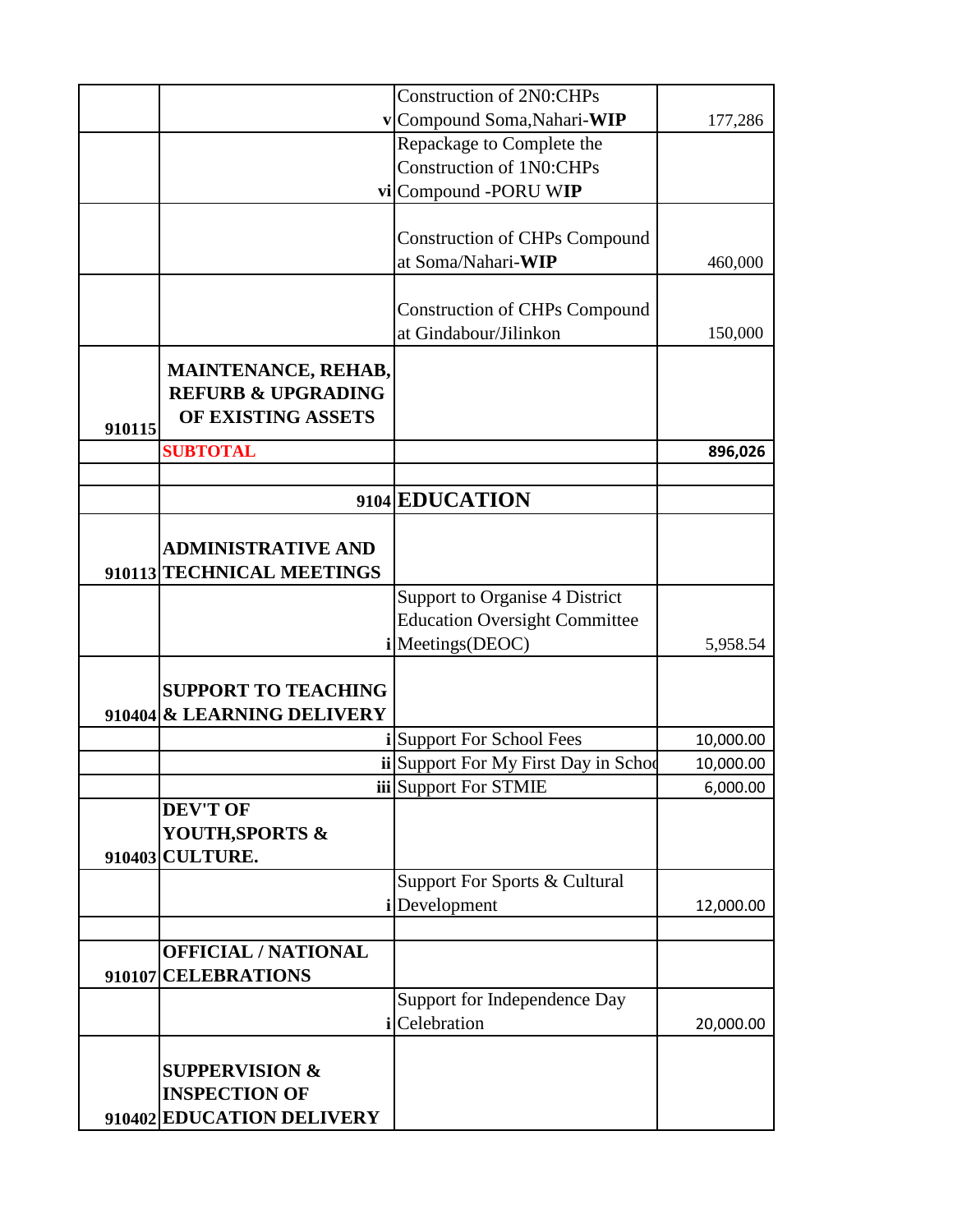|                          | <b>Support For Circuit Supervisors</b>  |            |
|--------------------------|-----------------------------------------|------------|
|                          | <i>i</i>  Activities                    | 8,000.00   |
| <b>ACQUISITION OF</b>    |                                         |            |
| <b>MOVABLE &amp;</b>     |                                         |            |
| 910114 IMMOVABLE ASSETS  |                                         |            |
|                          | <b>Construction of 1N0.Trs Quarters</b> |            |
|                          | i at Dabori-WIP                         | 19,712.89  |
|                          | Construction of 1N0 3unit               |            |
|                          | ii Classroom Block at Jang-WIP          | 131,646.63 |
|                          | Construction of 1N0:Dormitory           |            |
|                          | iii Blk-Tuna SHS-WIP                    |            |
|                          | <b>Construction of 3Unit Classroom-</b> |            |
|                          | v Gbonkoriyiri/Kalba/                   | 100,000.00 |
|                          | <b>Construction of 6Unit Classroom</b>  |            |
|                          | <b>Blk-District Wide</b>                | 85,677.19  |
|                          | <b>Construction of 3Unit Pavillion-</b> |            |
|                          | Touyiri/Tari/Dameyiri                   | 31,000.00  |
|                          | vi Supply of Dual Desk                  | 10,000.00  |
|                          | <b>Supply of Dual Desk &amp; Other</b>  |            |
|                          | <b>Educational Materials (DACF</b>      |            |
|                          | vii MP)                                 |            |
| MAINTENANCE,             |                                         |            |
| REHABILITATION,          |                                         |            |
| <b>REFURBISHMENT AND</b> |                                         |            |
| <b>UPGRADING OF</b>      |                                         |            |
| 910114 EXISTING ASSETS   |                                         |            |
|                          | Renovation of 3N0:3unit                 |            |
|                          | <b>Classroom Block-</b>                 |            |
|                          | i Nakwabi/Gindabour-WIP                 | 121,781.30 |
|                          | Renovation of 1N0:6Unit                 |            |
|                          | Classroom Blk-Sawla DA-WIP              | 65,930.11  |
|                          | Renovation of 6Unit Classroom           |            |
|                          | Blk-Goyiri                              | 15,000.00  |
|                          | <b>Renovation of 3Unit Classroom</b>    |            |
|                          | Blk-Galkon/Kpulbaiyiri                  | 20,100.00  |
|                          | Rehabilitation of Konfuse TRS           |            |
|                          | <b>OTRS</b>                             | 18,600.00  |
| <b>SUBTOTAL</b>          |                                         | 691,406.66 |
|                          |                                         |            |
| 9109                     | <b>ENVIRONMENTAL HEALTH</b>             |            |
| <b>ENVIRONMENTAL</b>     |                                         |            |
| <b>SANITATION</b>        |                                         |            |
| 910901 MANAGEMENT        |                                         |            |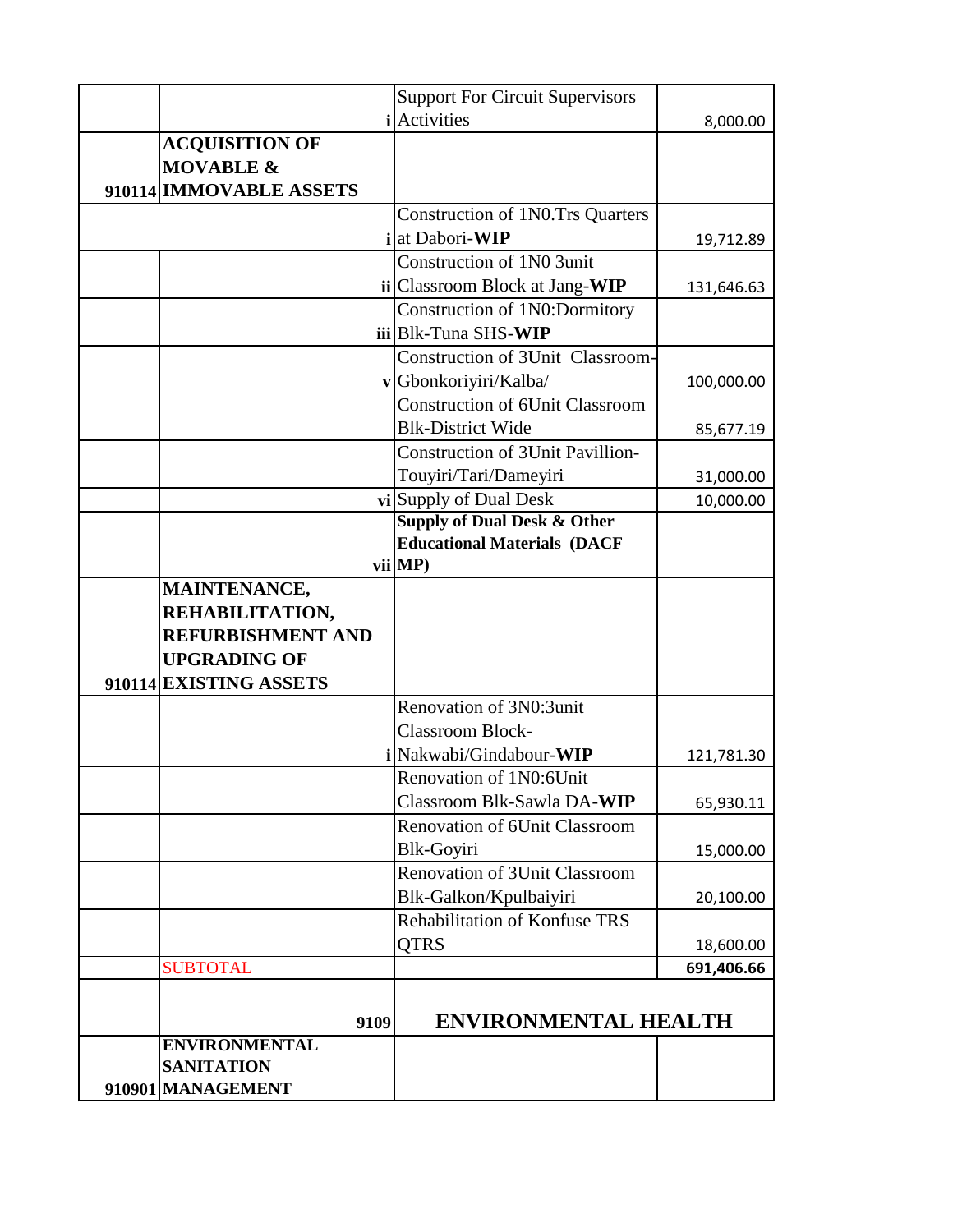|                                                 | Monthly & Quartely Clean Up          |            |
|-------------------------------------------------|--------------------------------------|------------|
|                                                 | Exercises & Sensitization on ODF     |            |
|                                                 | i & CLTS Activities                  |            |
|                                                 |                                      |            |
|                                                 | Food Vendors Education, Medical      |            |
|                                                 | Examination(screening) &             |            |
|                                                 | <b>ii</b> Licensing                  | 1,000.00   |
|                                                 | Organize Training Workshops to       |            |
|                                                 | iii Upgrade the Skills of EHOs       | 6,000.00   |
|                                                 | Monitor 150 Communities for          |            |
|                                                 | iv ODF Verification                  |            |
|                                                 | Management of Land Field Sites       | 80,000.00  |
|                                                 | <b>ZOOMLION</b> Operations           | 60,000.00  |
| <b>ACQUISTION OF</b>                            |                                      |            |
| <b>MOVABLE &amp; IMMOVABLE</b>                  |                                      |            |
| 910114 ASSETS                                   |                                      |            |
|                                                 | Drilling & Installation of           |            |
|                                                 | 10N0:Bore-Holes-WIP                  |            |
| <b>LIQUID WASTE</b>                             |                                      |            |
| 910903 MANAGEMENTT                              |                                      |            |
|                                                 | <b>Fumigation of Institutional</b>   |            |
|                                                 | Latrines, Dump Sites, Drains &       |            |
|                                                 | ilOthers                             | 5,000.00   |
| <b>PROCUREMENT OF</b>                           |                                      |            |
| <b>OFFICE EQUIPMENT &amp;</b>                   |                                      |            |
| 910105 LOGISTICS                                |                                      |            |
|                                                 | Procurement of Cleaning              |            |
|                                                 | ii Equipment/Sanitory Tools          | 1,000.00   |
| MAINTENANCE,                                    |                                      |            |
| REHABILITATION,<br><b>REFURBISHMENT AND</b>     |                                      |            |
| <b>UPGRADING OF</b>                             |                                      |            |
| 910114 EXISTING ASSETS                          |                                      |            |
|                                                 | <b>Renovation of KVIP Toilets-</b>   |            |
|                                                 | Sawla/Gindabour-WIP                  |            |
|                                                 |                                      | 150,000.00 |
|                                                 | Compensation(GOG)                    |            |
| <b>SUB-TOTAL</b>                                |                                      | 303,000.00 |
|                                                 |                                      |            |
|                                                 | 9106 DEPT OF SW & CTY DEV'T          |            |
| <b>SOCIAL INTERVENTION</b><br>910601 PROGRAMMES |                                      |            |
|                                                 | Sensitization of Communities to      |            |
|                                                 | <b>ii</b> Send Disable CHN to School | 1,800.00   |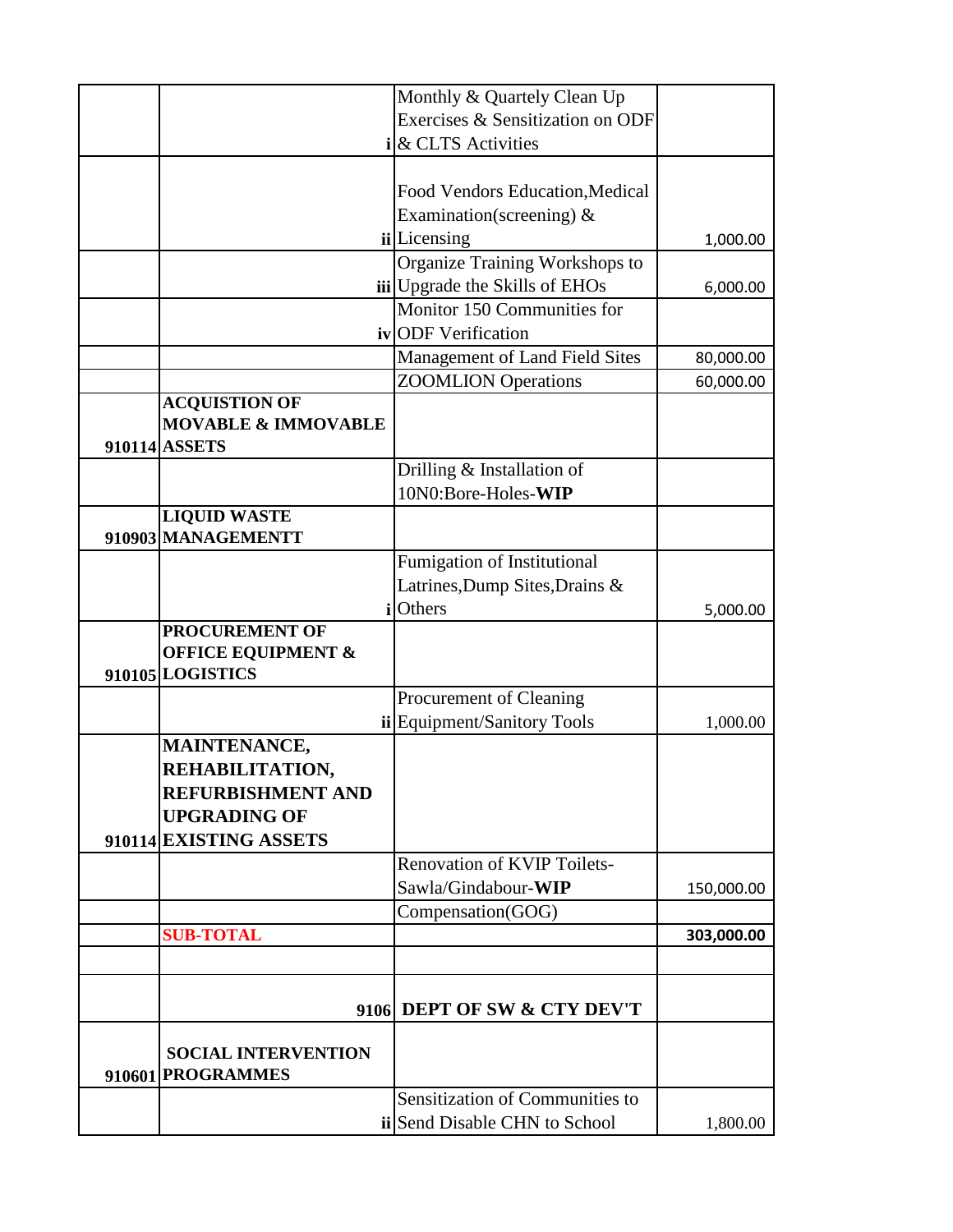|                                                                                | Support PWDs to Go into Income                       |            |
|--------------------------------------------------------------------------------|------------------------------------------------------|------------|
|                                                                                | <b>iii</b> Generation Activities                     | 15,000.00  |
|                                                                                | Training PWDs Groups into Soap                       |            |
|                                                                                | Making, Bee                                          |            |
|                                                                                | v Keepiung, Batik Making, ICT                        | 7,500.00   |
|                                                                                | <b>World Days Against (Child</b>                     |            |
|                                                                                | Labour, Disability Day &                             |            |
|                                                                                | $iv$ HIV/AIDS)                                       | 8,000.00   |
|                                                                                | vi Support to PWDs(School Fees)                      | 12,000.00  |
|                                                                                | vii Support to PWDs(Medicals)                        | 10,000.00  |
|                                                                                | Purchased of Items to PWDs to                        |            |
|                                                                                | <b>Start Business</b>                                | 40,000.00  |
| <b>COMMUNITY</b><br>910603 MOBILISATION                                        |                                                      |            |
|                                                                                | Initiate Self Help Programmes in                     |            |
|                                                                                | $i$ 5(Five) Communities                              | 20,000.00  |
|                                                                                | Adult Study Groups Formation in                      |            |
|                                                                                | ii Five Communities                                  | 4,000.00   |
|                                                                                | Community & Groups Income                            |            |
|                                                                                | iii Generation Activities                            | 6,000.00   |
|                                                                                | v Skill Development Programmes                       | 12,000.00  |
| <b>CHILD RIGHT</b>                                                             |                                                      |            |
| <b>PROMOTION &amp;</b>                                                         |                                                      |            |
| 910604 PROTECTION                                                              | Sensitize Stake Holders on KG                        |            |
|                                                                                |                                                      |            |
|                                                                                | Right Ages & Undertaking<br><i>i</i> Enrolment Drive |            |
|                                                                                | <b>Establish Child Panels in Ten</b>                 | 1,800.00   |
|                                                                                | <b>ii</b> Communities                                |            |
|                                                                                |                                                      | 4,500.00   |
| <b>COMBATING DOMESTIC</b><br><b>VIOLENCE &amp; HUMAN</b><br>910605 TRAFFICKING |                                                      |            |
|                                                                                | <b>Senstize Communities on Female</b>                |            |
|                                                                                | <b>Genital Mutilation &amp; Domestic</b>             |            |
|                                                                                | <i>i</i> Violence                                    |            |
|                                                                                | Enabling women takes part in                         |            |
|                                                                                | governance decisions and                             |            |
|                                                                                | <i>ii</i> positions                                  | 3,500.00   |
|                                                                                | Community sensitization on                           |            |
|                                                                                | government policies                                  | 4,500.00   |
|                                                                                | Compensation(GOG)                                    |            |
| <b>SUB-TOTAL</b>                                                               |                                                      | 150,600.00 |
|                                                                                |                                                      |            |
|                                                                                | 9103 AGRICULTURE                                     |            |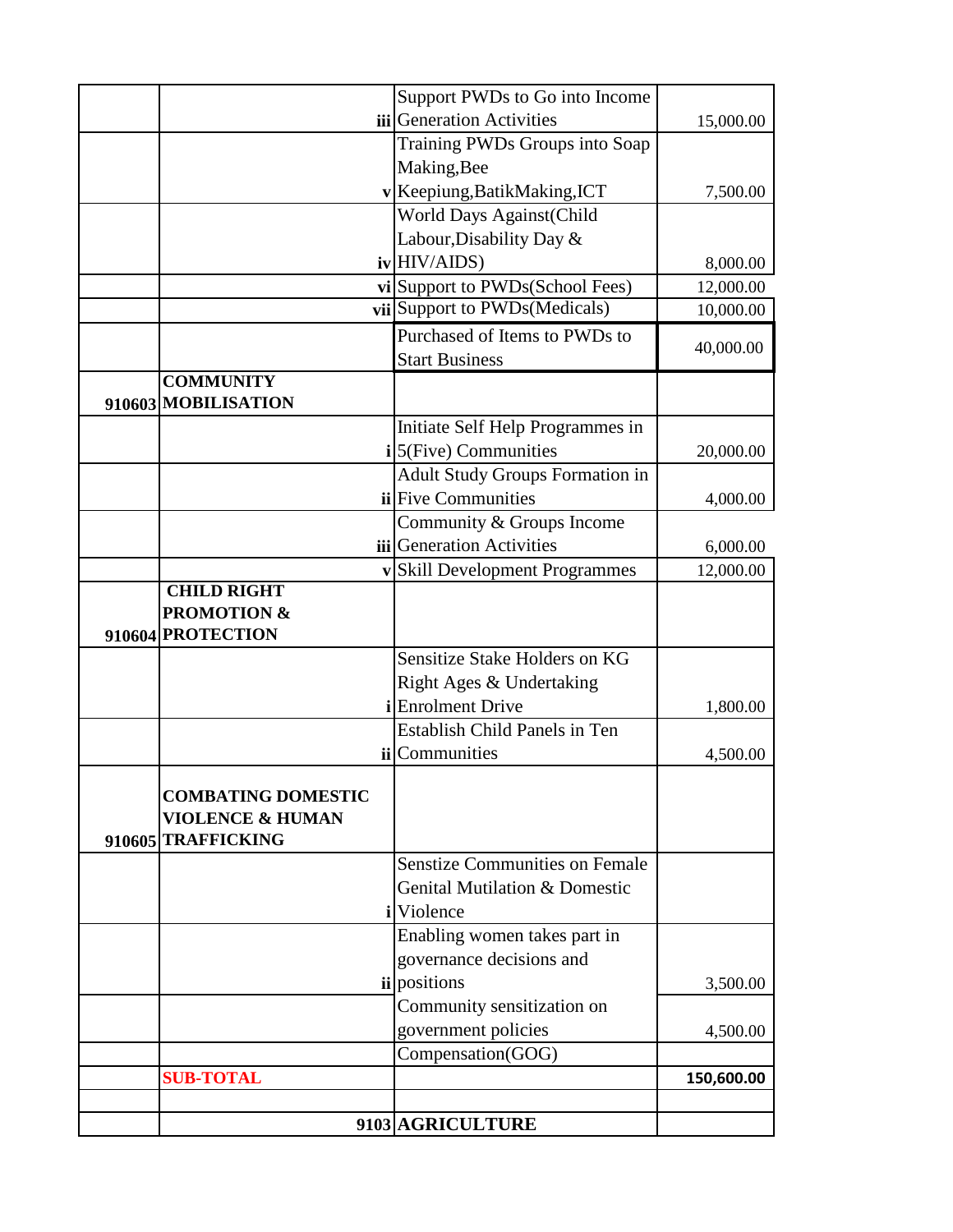| <b>INTERNAL</b><br><b>MANAGEMENT OF THE</b>         |                                                                         |           |
|-----------------------------------------------------|-------------------------------------------------------------------------|-----------|
|                                                     |                                                                         |           |
| 910101 ORGANISATION                                 |                                                                         |           |
|                                                     | <i>i</i> Utilities                                                      |           |
|                                                     | ii Maintenance of Official Vehicle                                      |           |
|                                                     |                                                                         |           |
|                                                     | Maintenance of Office Equipment                                         |           |
|                                                     | $\left  \mathbf{a} \right $ & Purchase of Stationery                    |           |
|                                                     | v Administrative Support                                                |           |
| <b>SUPERVISION &amp;</b><br>910109 COORDINATION     |                                                                         |           |
|                                                     | Facilitate the Collation &                                              |           |
|                                                     | Compilation of 52 Weekly Market                                         |           |
|                                                     | ilInformation                                                           |           |
|                                                     | <b>Submit Quarterly Financial Returns</b><br>ii to the Regional Office. |           |
|                                                     | Conduct 196 Joint Supervisory                                           |           |
|                                                     | <b>Visits With District Assembly</b>                                    |           |
|                                                     | iii Annually.                                                           |           |
| OFFICIAL/NATIONAL<br><b>CELEBERATIONS</b><br>910107 |                                                                         |           |
|                                                     |                                                                         |           |
|                                                     | Facilitate the Organization of One                                      |           |
|                                                     | i(1) National Farmers Day Activities.                                   | 20,000.00 |
|                                                     |                                                                         |           |
| <b>ADMINISTRATIVE AND</b>                           |                                                                         |           |
| 910113 TECHNICAL MEETINGS                           |                                                                         |           |
|                                                     | Organise 12 Monthly Staff Technical                                     |           |
|                                                     | <b>Review Meetings</b>                                                  |           |
|                                                     | Participate in Four (4) Quarterly                                       |           |
|                                                     | <b>Cost Centre Managers Meeting</b>                                     |           |
|                                                     | ii Annually.                                                            |           |
|                                                     | Participate in 12 Monthly Cost                                          |           |
|                                                     | iii Centre Managers Meetings                                            |           |
|                                                     |                                                                         |           |
|                                                     | Organise Four (4) Quarterly Review                                      |           |
|                                                     | Meetings with District Value Chain                                      |           |
|                                                     | <b>iv</b> Committee in the District                                     |           |
|                                                     | Organise one (1) Annual Review                                          |           |
|                                                     | Planning session wth Relevant                                           |           |
|                                                     | v Stakeholders,.                                                        |           |
| <b>MANPOWER &amp; SKILL</b>                         |                                                                         |           |
| 910103 DEV'T                                        |                                                                         |           |
|                                                     |                                                                         |           |
|                                                     | Attend Two (2) Refresher Training<br>ion Financial Administration       |           |
|                                                     |                                                                         |           |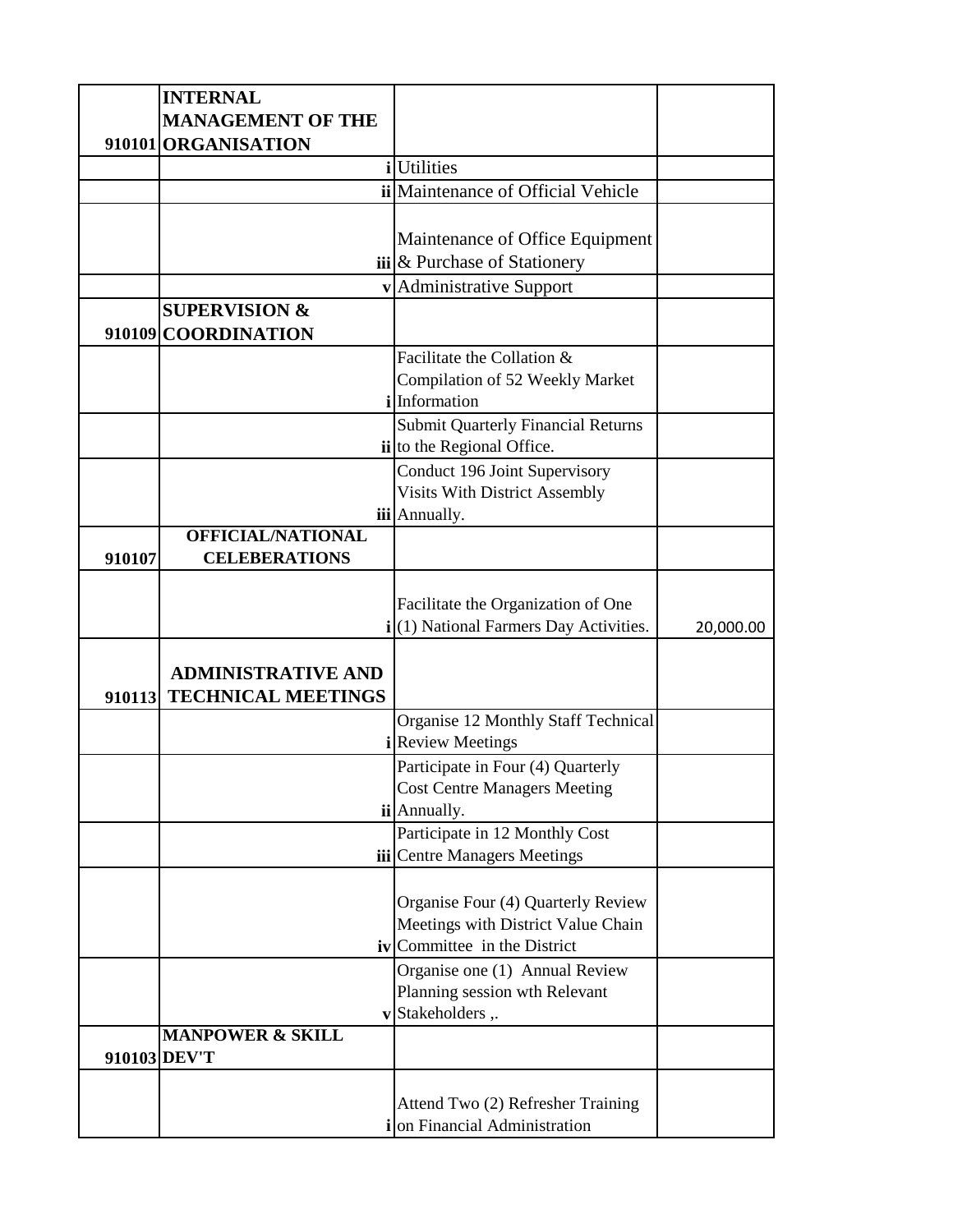|                              | ii Purchase Uniform for Staff              |  |
|------------------------------|--------------------------------------------|--|
|                              |                                            |  |
|                              | Participate in TEDMAG Training by          |  |
|                              | iii AEAs, DAOs and DDA.                    |  |
|                              | Train 20 AEAs on Groups Formation          |  |
|                              | $\mathbf{i}\mathbf{v}$ & Development.      |  |
|                              | Build Capacity of Livestock &              |  |
|                              | Poultry Value Chain Actors on              |  |
|                              | Livestock and Poultry Production as        |  |
|                              | $\mathbf{v}$ a Business in the District.   |  |
| <b>AGRIC RESAEARCH &amp;</b> |                                            |  |
| <b>DEMONSTRATION</b>         |                                            |  |
| 910301 FARMS                 |                                            |  |
|                              | Establish one (1) Cassava                  |  |
|                              | Multiplication Field for                   |  |
|                              | Demonstration to Promote Cassava           |  |
|                              | <i>i</i> Production                        |  |
|                              |                                            |  |
|                              | Support the Conduct of Agriculture         |  |
|                              | Productivity Survey in 20                  |  |
|                              | <b>ii</b> Enumeration Areas Annually       |  |
|                              | Collate, Compile & Submit                  |  |
|                              | Quarterly, Mid Year & Annual               |  |
|                              | iii Reports,                               |  |
|                              |                                            |  |
|                              | <b>Conduct Food Fortification</b>          |  |
|                              | Demonstration for Supplementary            |  |
|                              | iv Feeding                                 |  |
|                              | Establish four (4) Demonstration           |  |
|                              | $\mathbf{v}$ Each by AEAs in 5,            |  |
|                              | Organise 10 Field Days on the Crops        |  |
|                              | vi Demonstration site.                     |  |
|                              | Conduct 3,840 Farm & Home Visits           |  |
|                              | vii by AEAs.                               |  |
|                              | Register 4,000 Farmers Under the           |  |
|                              | viii PFJ & Other Initiatives.              |  |
|                              | Conduct 45 Follow Ups Visits on            |  |
|                              | Implementation of PFJ & Other              |  |
|                              | viiii Initiatives                          |  |
|                              | Train 25 Lead Farmers on Good              |  |
|                              | x Agricultural Practices (GAPS)            |  |
| PROCUREMENT OF               |                                            |  |
| <b>OFFICE EQUIPMENT AND</b>  |                                            |  |
| 910105 LOGISTICS             |                                            |  |
|                              | Acquire I.T Gadgets to Enhance             |  |
|                              | <b>Effective Data Collection, Analysis</b> |  |
|                              | $i\&$ Documantation                        |  |
|                              |                                            |  |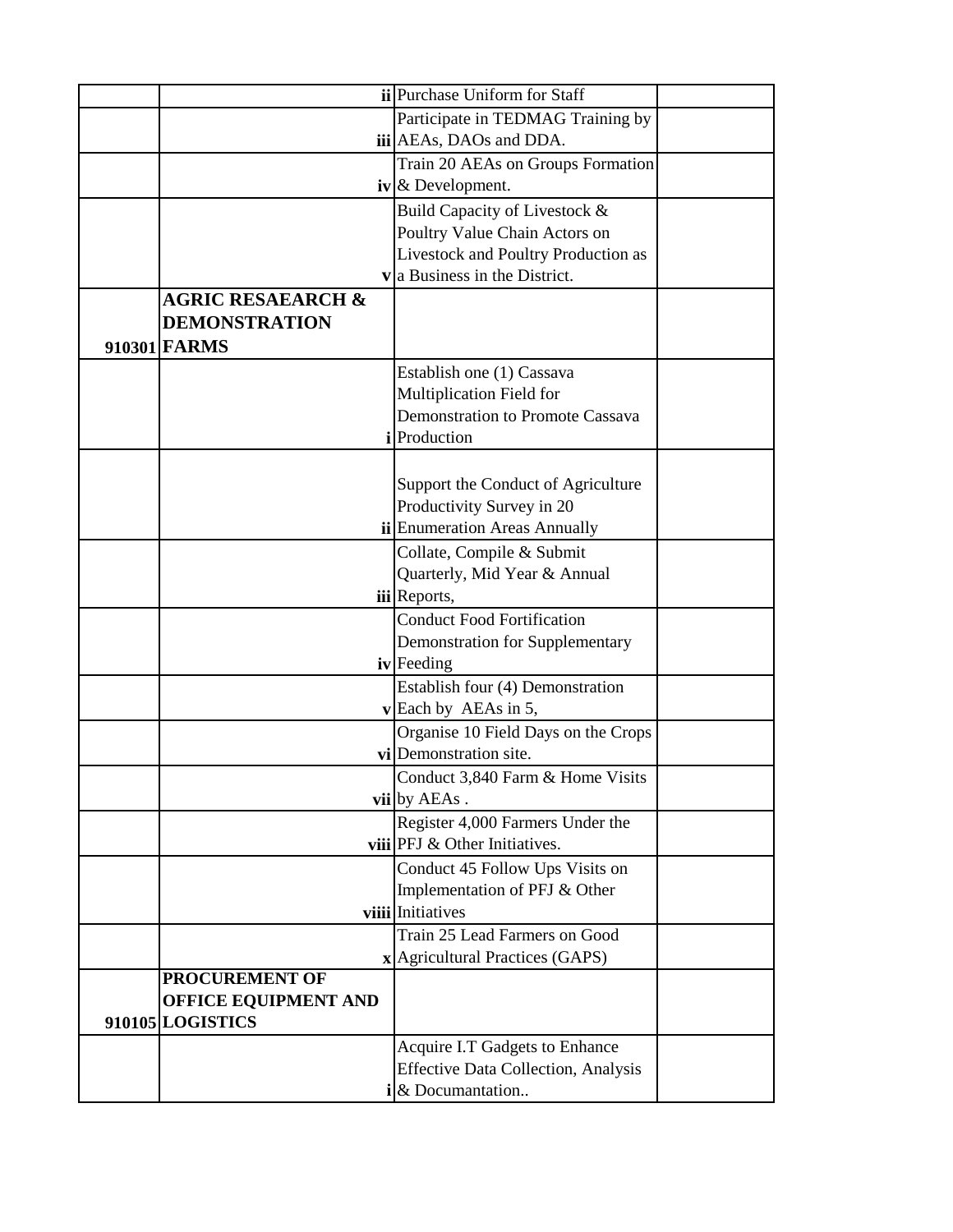|        | <b>ACQUISITION OF</b><br><b>MOVABLE &amp;</b>                                     |                                                                                                          |            |
|--------|-----------------------------------------------------------------------------------|----------------------------------------------------------------------------------------------------------|------------|
|        | 910114 IMMOVABLE ASSETS                                                           |                                                                                                          |            |
|        |                                                                                   | Procurement of 3N0:Motor Bikes                                                                           |            |
|        |                                                                                   |                                                                                                          |            |
| 910115 | <b>MAINTENANCE, REHAB,</b><br><b>REFUR &amp; UPGRAD</b><br><b>EXISTING ASSETS</b> |                                                                                                          |            |
|        |                                                                                   | Renovate Dist.Agric.Director's<br><b>Bungalow/Fencing of Agric</b>                                       |            |
|        | <b>SURVEILLANCE &amp; MAGT</b>                                                    | <b>Office Lands</b>                                                                                      | 50,000.00  |
| 910302 | <b>OF DISEASE &amp; PESTS</b>                                                     | Train Fifteen (15) AEAs on Crop<br>i Cutting & Yield Measurement<br>Operationalize DCACT - District      |            |
|        |                                                                                   | ii Wide                                                                                                  |            |
|        |                                                                                   | Organize One (1) Pre-Season<br>Review meeting with input dealers,<br><b>iii</b> Service Providers & FBOs |            |
| 910112 | <b>GREEN ECONOMY</b><br><b>ACTIVITIES</b>                                         |                                                                                                          |            |
|        |                                                                                   | Support the Establishment of One (1)<br>Tree Nursery for Training &<br>Seedling Production.              |            |
| 910301 | <b>EXTENTION SERVICES</b>                                                         | Planting For Export & Rural Dev't                                                                        | 30,000.00  |
|        |                                                                                   | Vaccinate Birds 1200 Against<br>ii Newcastle Diseases (NCD)                                              |            |
|        |                                                                                   | Train 40 FBOs Group Executives on<br>Group Dynamics & Financial<br>iii Managements                       |            |
|        |                                                                                   | Organise One (1) annual RELC<br>Review Session at the District level.                                    |            |
|        |                                                                                   | Compensation(GOG)                                                                                        |            |
| 7      | <b>SUB-TOTAL</b>                                                                  |                                                                                                          | 100,000.00 |
|        |                                                                                   |                                                                                                          |            |
|        | <b>LAND ACQUISITION &amp;</b><br>911001 REGISTERATION                             | 9110 PYSICAL PLANNING                                                                                    |            |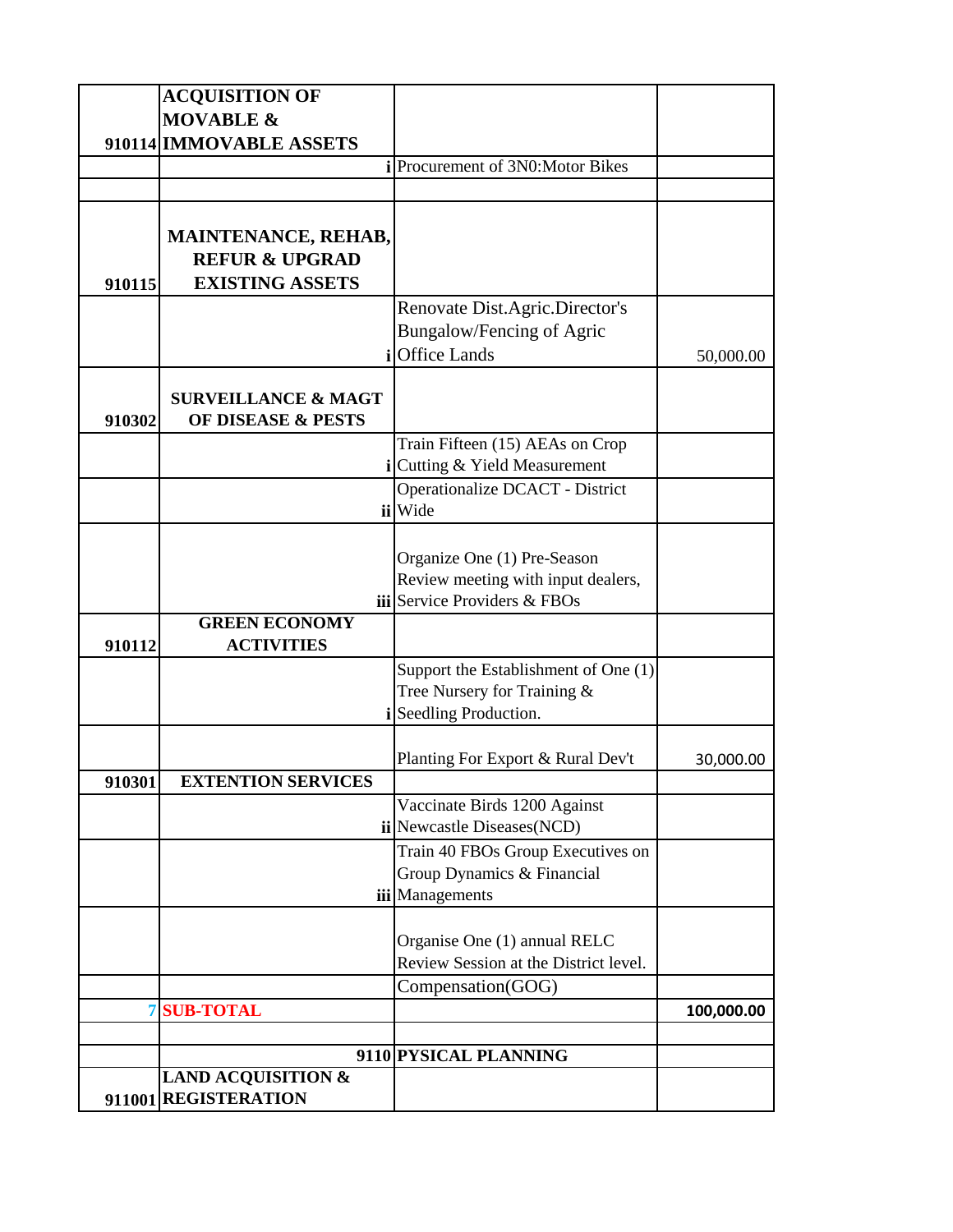|        |                               | Preperation of lease of Assembly       |            |
|--------|-------------------------------|----------------------------------------|------------|
|        |                               | <i>i</i> Projects                      | 4,500.00   |
|        |                               | Processing of Building Permit          |            |
|        |                               | <i>ii</i> Applications                 | 3,000.00   |
|        |                               | Preparation of Environmental           |            |
|        |                               | iii Permits of Assembly Projects       | 5,000.00   |
|        |                               | Valuation of Properties-District       |            |
|        |                               | vWide                                  | 15,000.00  |
|        | <b>LAND USE &amp; SPATIAL</b> |                                        |            |
|        | 911002 PLANNING               |                                        |            |
|        |                               | Preparation of Cadastal Plan of        |            |
|        |                               | <b>i</b> Assembly Landed Properties    | 6,000.00   |
|        |                               | ii Preparation of Base Maps            | 6,500.00   |
|        |                               | iii Preparation of Local Maps          | 3,500.00   |
|        |                               |                                        |            |
|        | <b>STREET NAMING &amp;</b>    |                                        |            |
|        | PROPERTY ADDRESSING           |                                        |            |
|        | 911003 SYSTEMS                |                                        |            |
|        |                               | <b>Implementation of Street</b>        |            |
|        |                               | Naming/Property Addressing             | 10,000.00  |
|        | <b>SUBTOTAI</b>               |                                        | 53,500.00  |
|        |                               |                                        |            |
|        |                               | 9111 DEPT OF WORKS                     |            |
|        | <b>INTERNAL</b>               |                                        |            |
|        | <b>MANAGEMENT OF THE</b>      |                                        |            |
|        | 910101 ORGANISATION           |                                        |            |
|        |                               | <i>i</i> Repairs of Official vehicle   |            |
|        |                               | <b>ii</b> Purchase of Office Equipment |            |
|        |                               |                                        |            |
|        | <b>SUPERVISION &amp;</b>      |                                        |            |
|        | <b>REQULATION OF</b>          |                                        |            |
|        | 911101 INFRASTRUCTURE DEV'T   |                                        |            |
|        |                               | Supervision of Infrastructural         |            |
|        |                               | Projects/Road Inventory                |            |
|        |                               |                                        |            |
|        | <b>MAINTENANCE, REHAB,</b>    |                                        |            |
|        | <b>REFUR &amp; UPGRAD</b>     |                                        |            |
| 910115 | <b>EXISTING ASSETS</b>        |                                        |            |
|        |                               | <b>Provision For Disaster Items</b>    |            |
|        |                               | Renovation of STKDA Office-WIP         | 15,000.00  |
|        |                               |                                        | 112,794.13 |
|        | <b>ACQUISITION OF</b>         |                                        |            |
|        | <b>MOVABLE &amp;</b>          |                                        |            |
|        | 910114 IMMOVABLE ASSETS       |                                        |            |
|        |                               | Construction of Culverts &             |            |
|        |                               | Reshaping of Roads-Selected            |            |
|        |                               | Communities                            | 54,473.84  |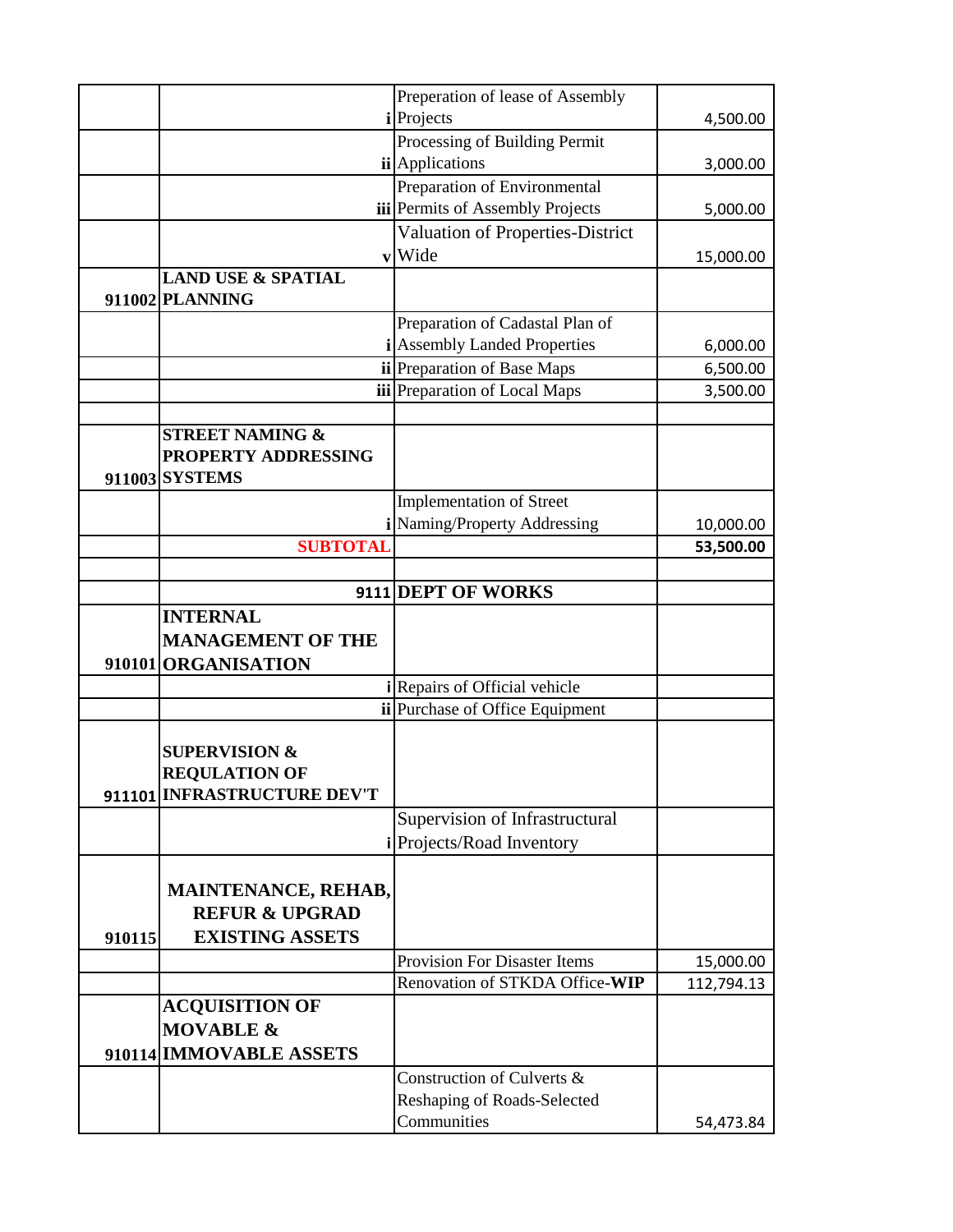|                                                                            | <b>Construction of Meat Shop-Sawla-</b><br><b>WIP</b>                    |              |
|----------------------------------------------------------------------------|--------------------------------------------------------------------------|--------------|
|                                                                            | Construction of Office BLK for                                           |              |
|                                                                            | Decentralised Depts-WIP                                                  | 164,700.00   |
|                                                                            | <b>Extention of Electricity</b>                                          | 10,000.00    |
|                                                                            | <b>Administration BLK</b> for Sawla<br><b>Community Nursing Training</b> |              |
|                                                                            | College                                                                  | 80,000.00    |
|                                                                            | <b>Construction of Market Stores at</b>                                  |              |
|                                                                            | Kawei/Gbiniyiri                                                          | 10,000.00    |
|                                                                            | Construction of 3Unit Fire Service<br>Quarters at Kalba                  | 50,000.00    |
|                                                                            | Construction of Model Market                                             |              |
|                                                                            | <b>Stores</b>                                                            | 100,000.00   |
| <b>PROCUREMENT OF</b><br><b>OFFICE EQUIPMENT &amp;</b><br>910105 LOGISTICS |                                                                          |              |
|                                                                            | Procurement & Maintenance of                                             |              |
|                                                                            | <b>Street Lights</b>                                                     | 20,000.00    |
|                                                                            | Compensation(GOG)                                                        |              |
|                                                                            | <b>SUBTOTAL</b>                                                          | 616,967.97   |
|                                                                            | <b>GRAND TOTAL</b>                                                       | 3,747,927.63 |
|                                                                            |                                                                          |              |
|                                                                            |                                                                          |              |
|                                                                            |                                                                          |              |
|                                                                            |                                                                          |              |
|                                                                            |                                                                          |              |
|                                                                            |                                                                          |              |
|                                                                            |                                                                          |              |
|                                                                            |                                                                          |              |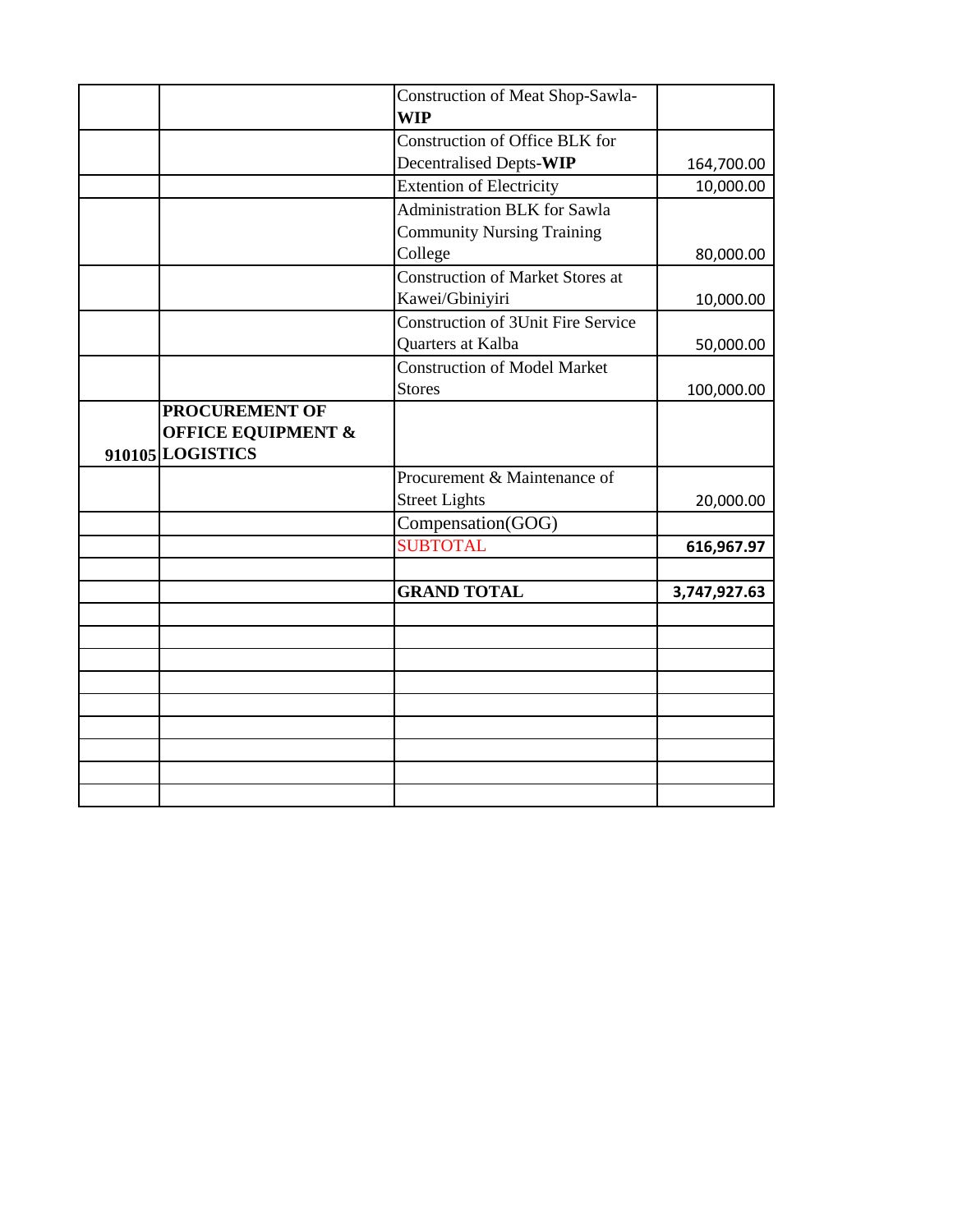## **BA DISTRICT ASSEMBLY 7 COMPOSITE BUDGET**

| <b>FUNDING SOURCES</b> |           |            |              |            |                |                             |  |
|------------------------|-----------|------------|--------------|------------|----------------|-----------------------------|--|
| DACF-MP                | COMP(GOG) | <b>IGF</b> | <b>DONOR</b> | <b>DDF</b> | $\mathbf{MAG}$ | $\underline{G}\overline{G}$ |  |
|                        |           |            |              |            |                |                             |  |
|                        |           |            |              |            |                |                             |  |
|                        |           |            |              |            |                |                             |  |
|                        |           |            |              |            |                |                             |  |
|                        |           |            |              |            |                |                             |  |
|                        |           | 50,000     |              |            |                |                             |  |
|                        |           | 2,000      |              |            |                |                             |  |
|                        |           | 2,500      |              |            |                |                             |  |
|                        |           | 3,500      |              |            |                |                             |  |
|                        |           | 5,000      |              |            |                |                             |  |
|                        |           | 10,000     |              |            |                |                             |  |
|                        |           |            |              |            |                |                             |  |
|                        |           | 10,000     |              |            |                |                             |  |
|                        |           | 25,000     |              |            |                |                             |  |
|                        |           | 6,000      |              |            |                |                             |  |
|                        |           | 1,000      |              |            |                |                             |  |
|                        |           | 6,000      |              |            |                |                             |  |
|                        |           | 10,000     |              |            |                |                             |  |
|                        |           | 10,000     |              |            |                |                             |  |
|                        |           | 10,000     |              |            |                |                             |  |
|                        |           | 8,000      |              |            |                |                             |  |
|                        |           | 8,000      |              |            |                |                             |  |
|                        |           |            |              |            |                |                             |  |
|                        |           |            |              |            |                |                             |  |
|                        |           | 3,600      |              |            |                |                             |  |
|                        |           | 2,147      |              |            |                |                             |  |
|                        |           |            |              |            |                |                             |  |
|                        |           | 49,000     |              |            |                |                             |  |
|                        |           | 15,000     |              |            |                |                             |  |
|                        |           | 10,500     |              |            |                |                             |  |
|                        |           | 2,400      |              |            |                |                             |  |
|                        | 631,011   |            |              |            |                |                             |  |
|                        |           |            |              |            |                |                             |  |
|                        |           |            |              |            |                |                             |  |
|                        |           |            |              |            |                |                             |  |
|                        |           |            |              |            |                |                             |  |
|                        |           |            |              |            |                |                             |  |
|                        |           |            |              |            |                |                             |  |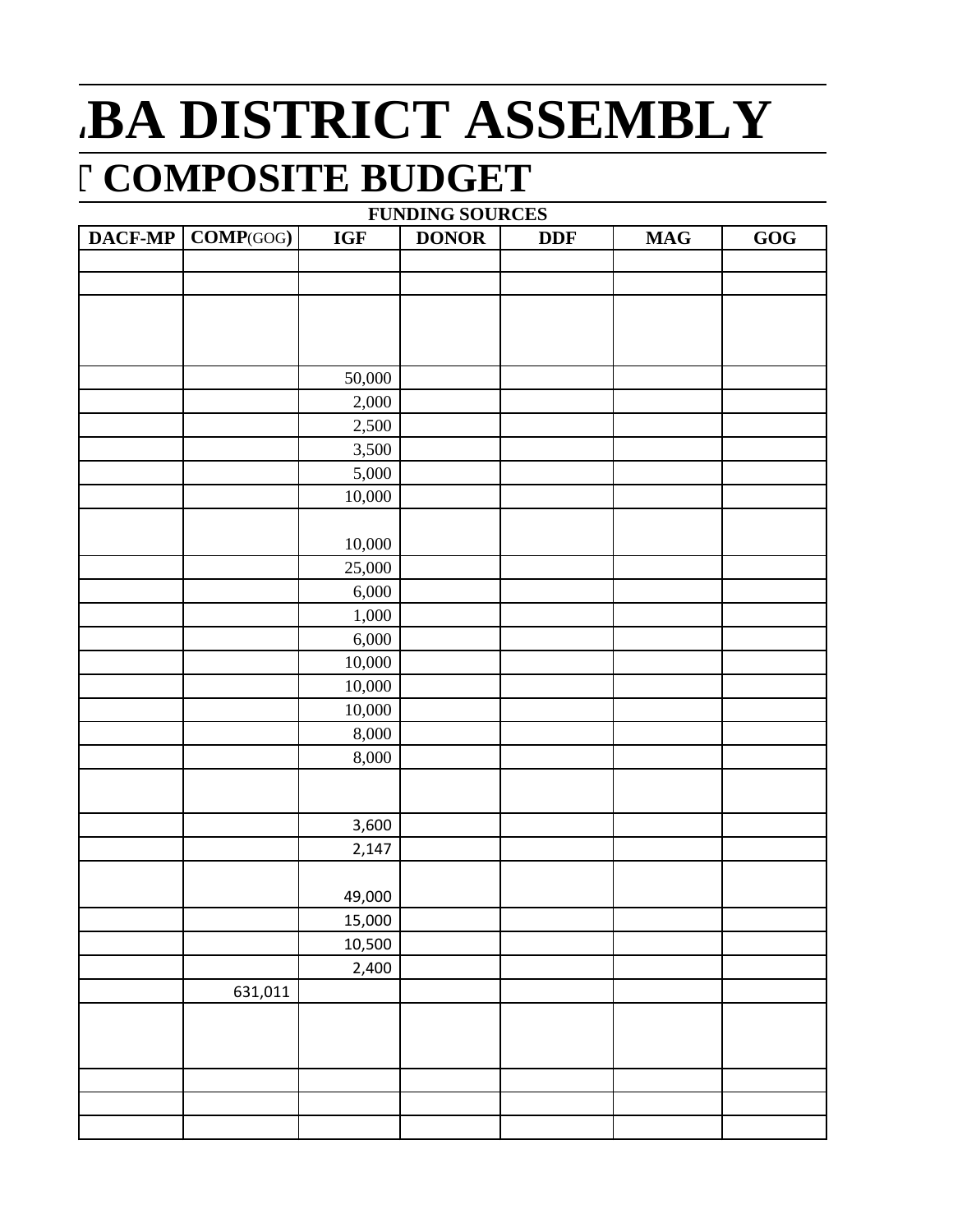|  |       | 34,615 |       |
|--|-------|--------|-------|
|  |       |        |       |
|  |       |        |       |
|  |       |        |       |
|  |       |        |       |
|  |       |        |       |
|  |       |        |       |
|  |       |        |       |
|  |       |        |       |
|  |       |        |       |
|  |       |        |       |
|  |       |        |       |
|  |       |        |       |
|  |       |        |       |
|  |       |        |       |
|  |       |        |       |
|  |       |        |       |
|  |       |        |       |
|  |       |        |       |
|  |       |        |       |
|  |       |        |       |
|  |       |        |       |
|  |       |        |       |
|  |       |        |       |
|  |       |        |       |
|  |       |        |       |
|  |       |        |       |
|  |       |        | 4,300 |
|  |       |        |       |
|  |       |        |       |
|  |       |        |       |
|  |       |        |       |
|  |       |        |       |
|  | 1,000 |        |       |
|  |       |        |       |
|  |       |        |       |
|  |       |        |       |
|  |       |        |       |
|  |       |        | 3,626 |
|  |       |        |       |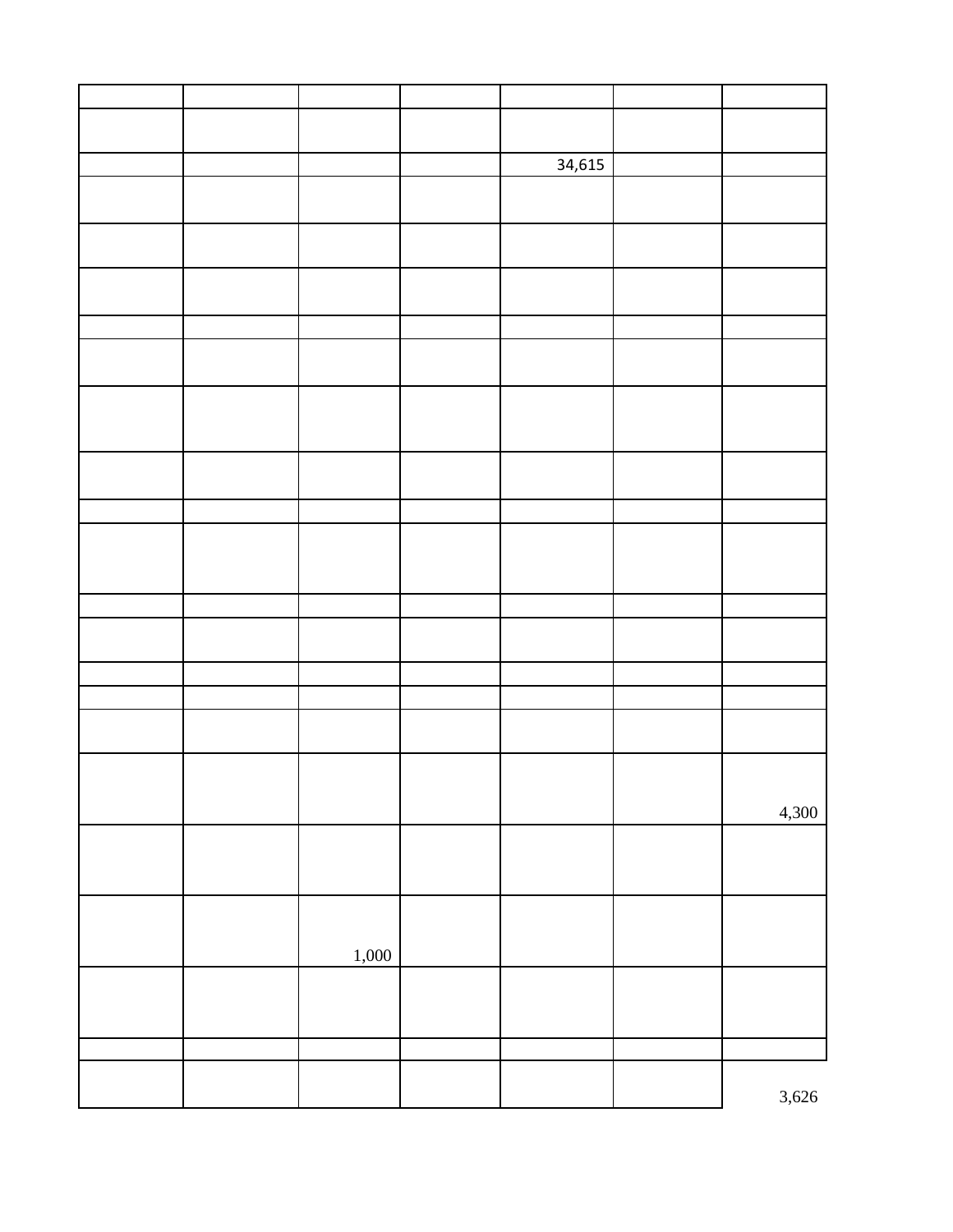|        |  |  | 2,500 |
|--------|--|--|-------|
|        |  |  |       |
|        |  |  |       |
|        |  |  |       |
|        |  |  |       |
|        |  |  |       |
|        |  |  |       |
|        |  |  |       |
|        |  |  |       |
|        |  |  |       |
|        |  |  |       |
| 40,000 |  |  |       |
|        |  |  |       |
|        |  |  |       |
|        |  |  |       |
|        |  |  |       |
|        |  |  |       |
|        |  |  |       |
|        |  |  |       |
|        |  |  |       |
|        |  |  |       |
|        |  |  |       |
|        |  |  |       |
|        |  |  |       |
|        |  |  |       |
|        |  |  |       |
|        |  |  |       |
|        |  |  |       |
|        |  |  |       |
|        |  |  |       |
|        |  |  |       |
|        |  |  |       |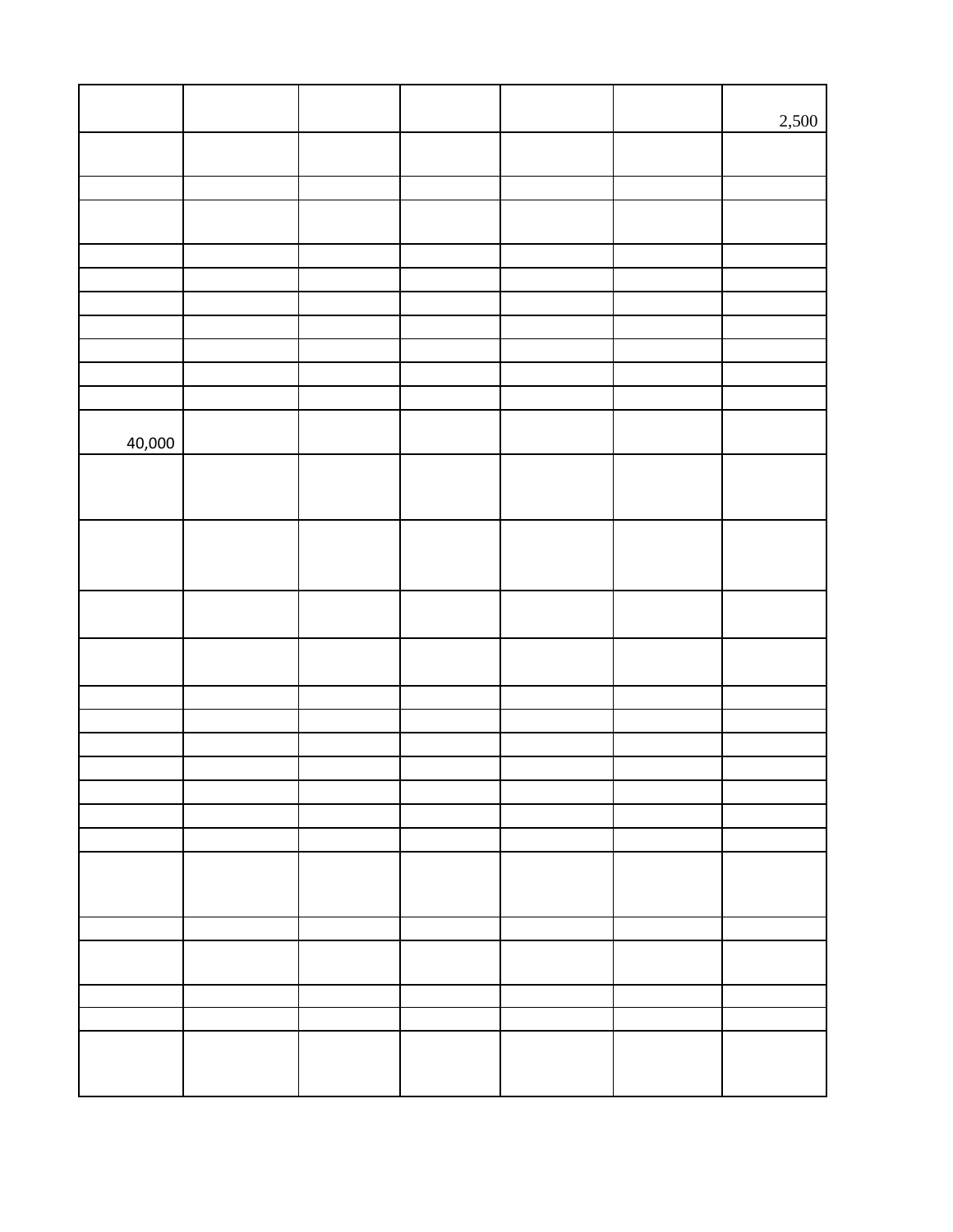| $\mathbb{E} \mathbb{R}$ |         |                |        |        |
|-------------------------|---------|----------------|--------|--------|
| 410,000                 | 631,011 | 283,647        | 50,404 | 10,426 |
|                         |         |                |        |        |
| 30,000                  |         |                |        |        |
| 20,000                  |         |                |        |        |
| 50,000                  |         |                |        |        |
| 50,000                  |         |                |        |        |
|                         |         |                |        |        |
| 40,000                  |         |                |        |        |
| 40,000                  |         |                |        |        |
| 70,000                  |         |                |        |        |
| 70,000                  |         |                |        |        |
|                         |         |                | 6,000  |        |
|                         |         |                |        |        |
|                         |         | 20,000         | 9,789  |        |
|                         |         |                |        |        |
|                         |         |                |        |        |
|                         |         |                |        |        |
|                         |         | 4,000          |        |        |
|                         |         | 6,000<br>3,000 |        |        |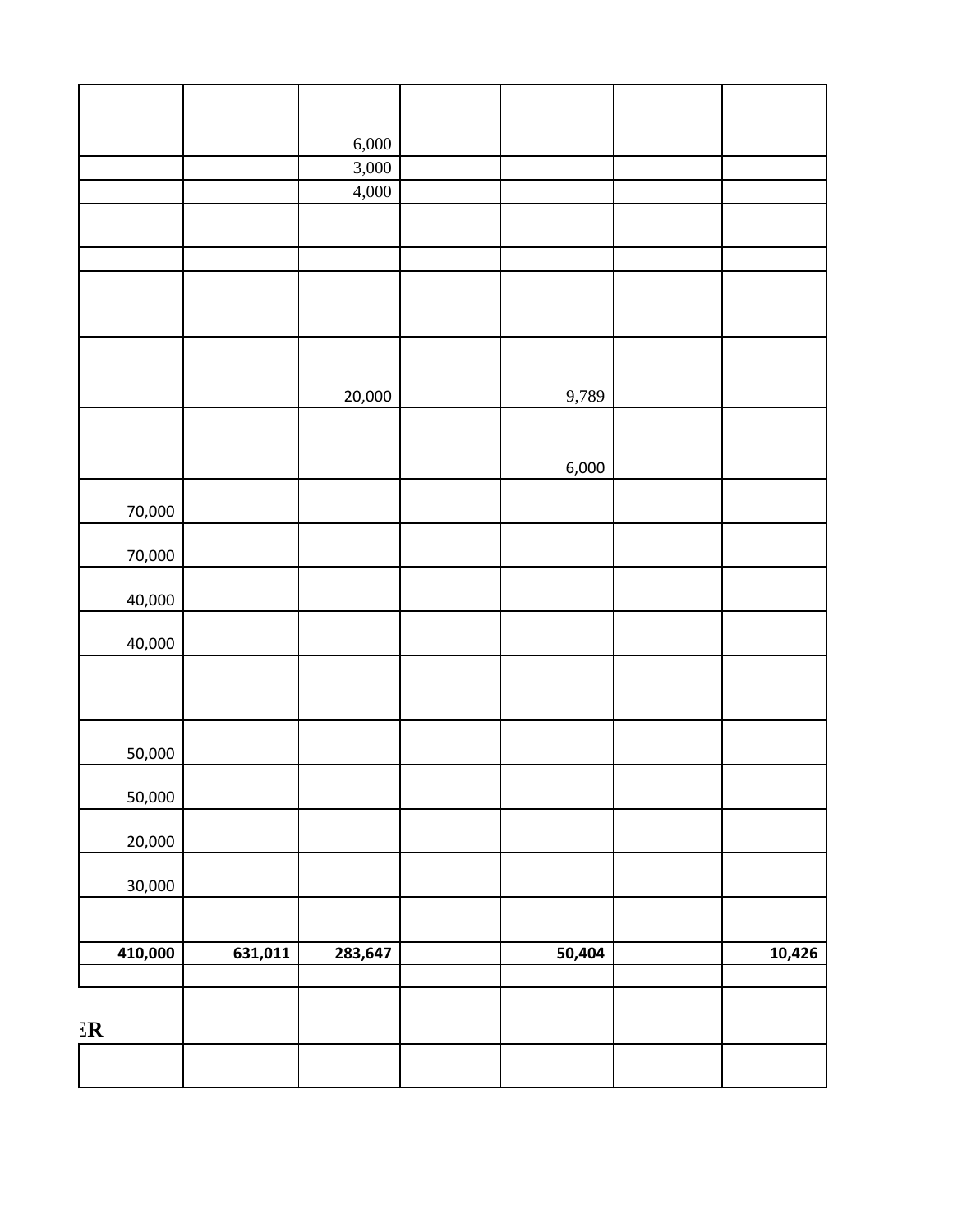|        | 1,000.00           |         |  |  |
|--------|--------------------|---------|--|--|
|        |                    |         |  |  |
|        |                    |         |  |  |
|        |                    |         |  |  |
|        |                    |         |  |  |
|        |                    |         |  |  |
|        |                    |         |  |  |
|        | 1,000.00           |         |  |  |
|        |                    |         |  |  |
|        | 500.00             |         |  |  |
|        |                    |         |  |  |
|        | 500.00<br>3,000.00 |         |  |  |
|        |                    |         |  |  |
|        |                    |         |  |  |
|        |                    |         |  |  |
|        |                    |         |  |  |
|        |                    |         |  |  |
|        |                    |         |  |  |
|        |                    |         |  |  |
|        |                    |         |  |  |
|        |                    |         |  |  |
|        |                    |         |  |  |
| 40,000 |                    |         |  |  |
|        |                    |         |  |  |
|        |                    |         |  |  |
|        |                    |         |  |  |
|        |                    |         |  |  |
|        |                    |         |  |  |
|        |                    |         |  |  |
|        |                    | 105,294 |  |  |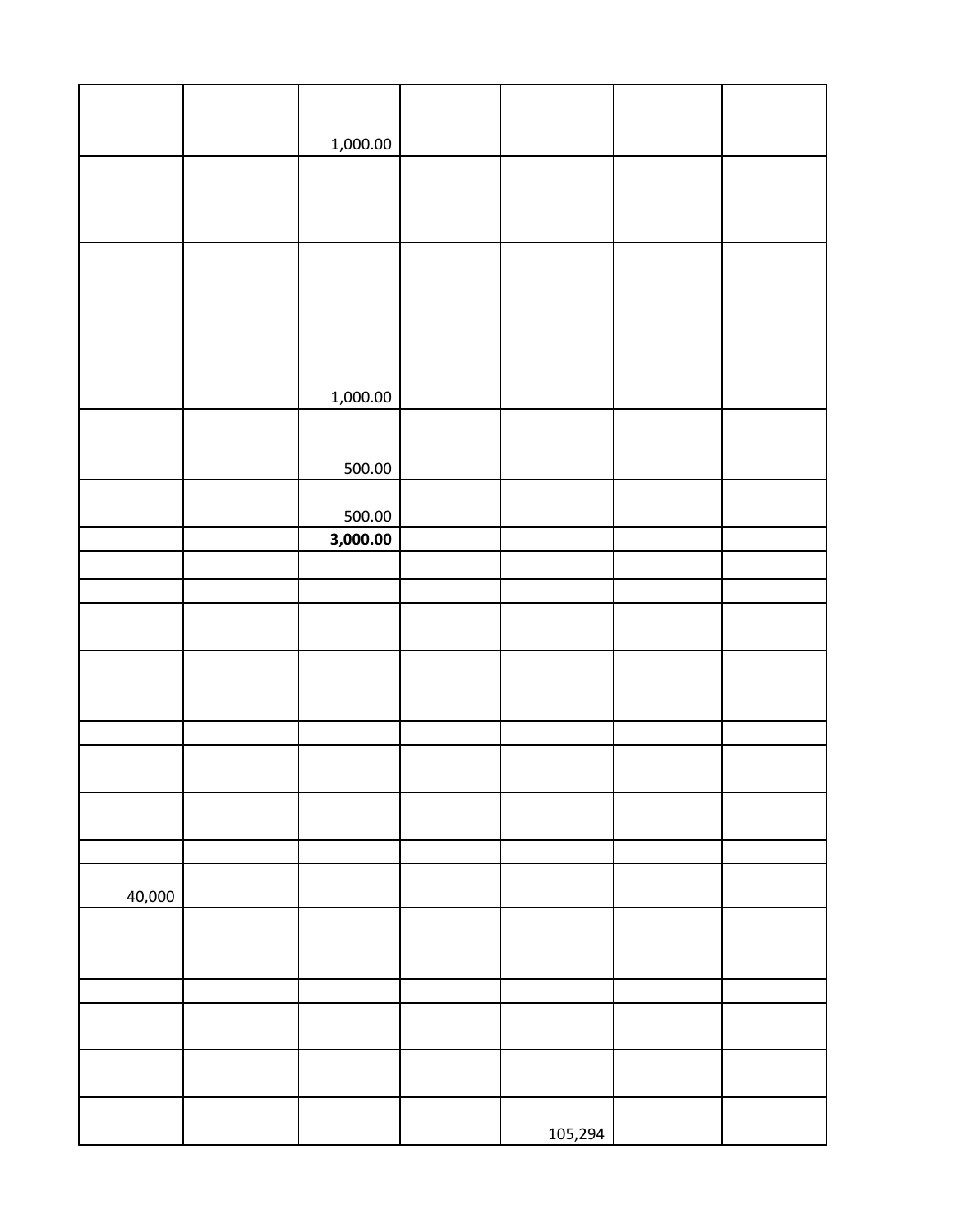|        |  | 33,906  |  |
|--------|--|---------|--|
|        |  |         |  |
|        |  |         |  |
|        |  |         |  |
| 40,000 |  | 139,200 |  |
|        |  |         |  |
|        |  |         |  |
|        |  |         |  |
|        |  |         |  |
|        |  |         |  |
|        |  |         |  |
|        |  |         |  |
|        |  |         |  |
|        |  |         |  |
|        |  |         |  |
|        |  |         |  |
|        |  |         |  |
|        |  |         |  |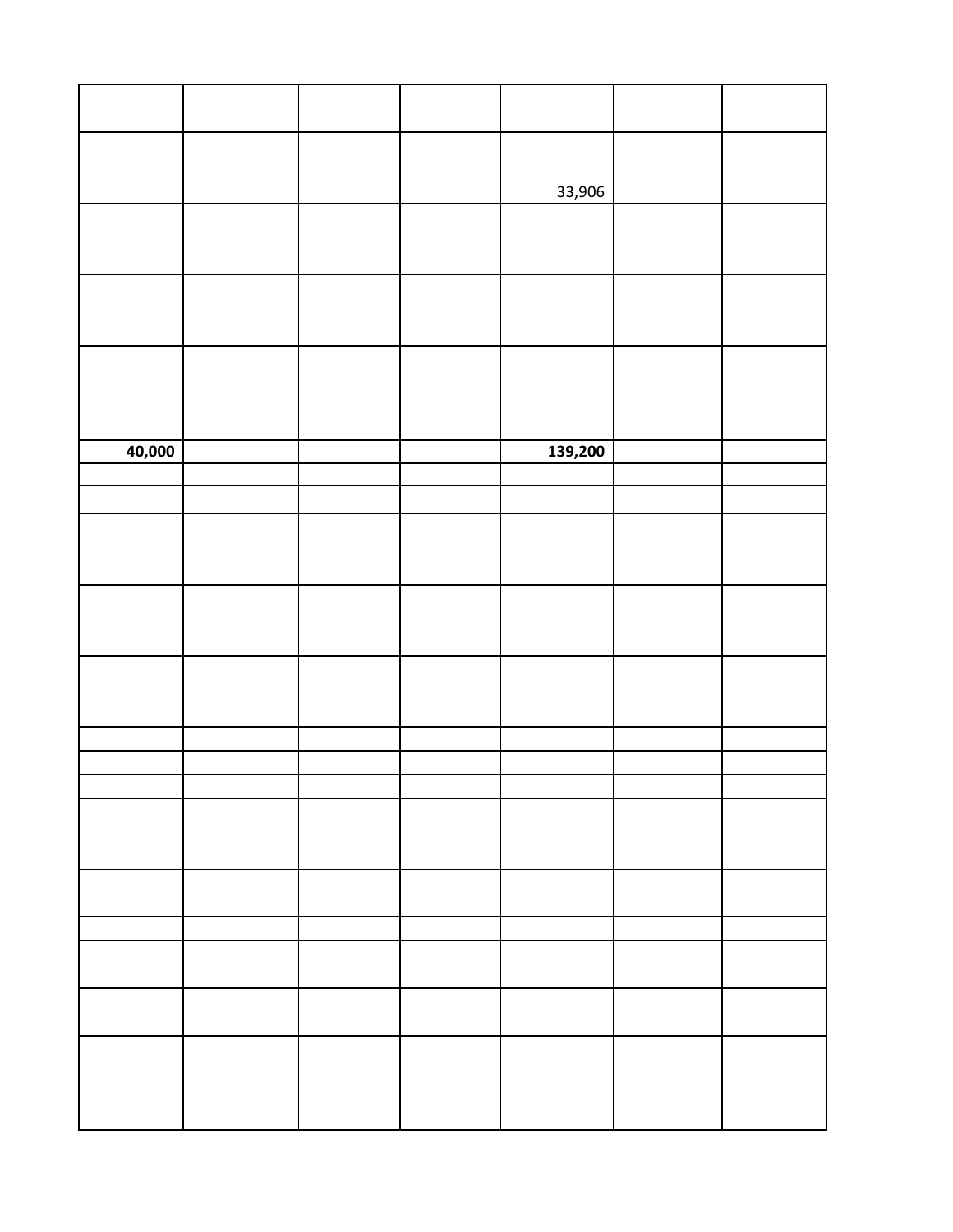|           |  | 133,341.06 |  |
|-----------|--|------------|--|
|           |  |            |  |
|           |  |            |  |
|           |  |            |  |
|           |  |            |  |
| 42,248.00 |  |            |  |
|           |  |            |  |
|           |  |            |  |
|           |  |            |  |
|           |  |            |  |
|           |  |            |  |
|           |  |            |  |
|           |  |            |  |
|           |  |            |  |
|           |  |            |  |
| 42,248.00 |  | 133,341.06 |  |
|           |  |            |  |
|           |  |            |  |
|           |  |            |  |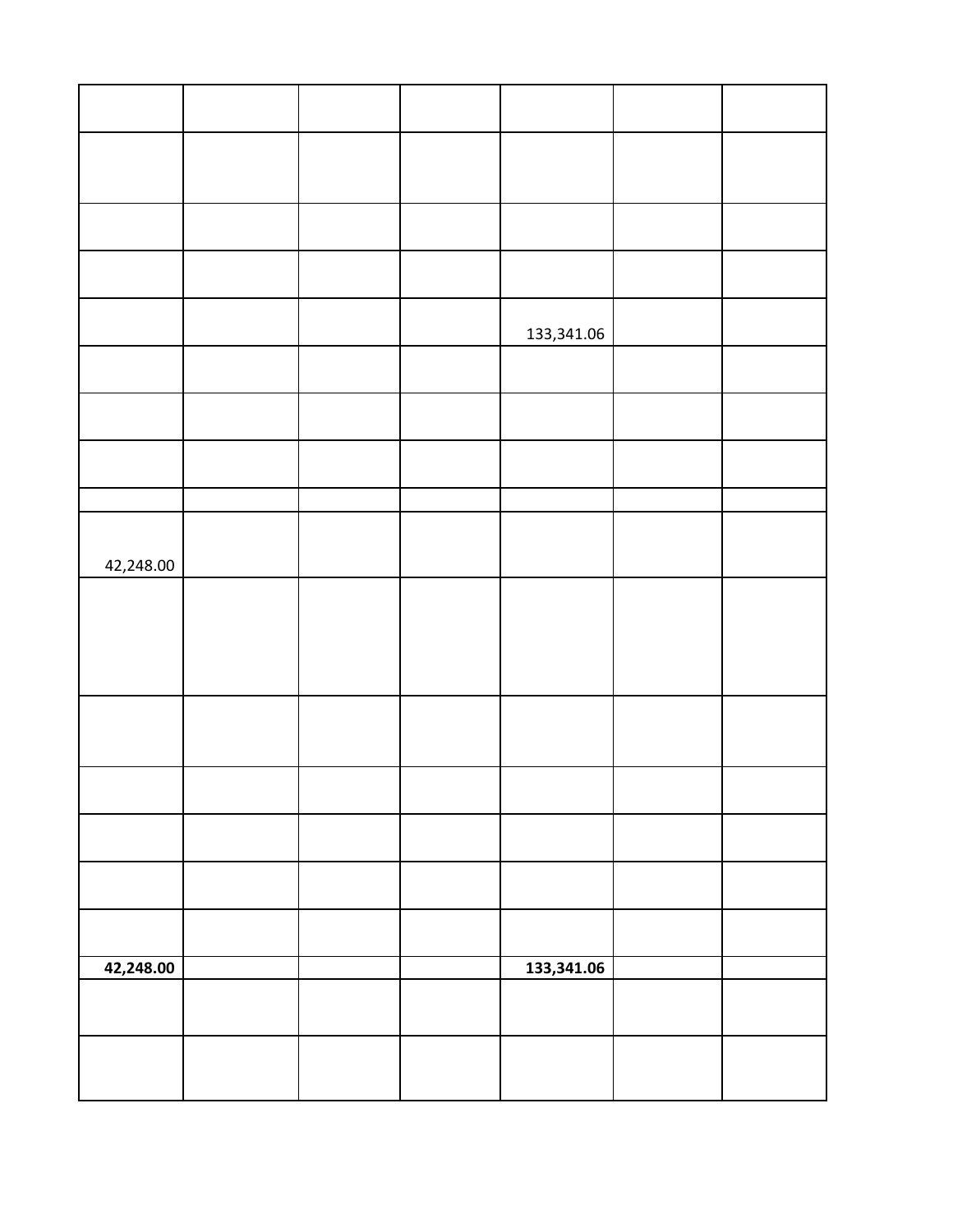|            |          | 14,000.00 |            |  |
|------------|----------|-----------|------------|--|
|            |          |           |            |  |
|            |          |           |            |  |
|            | 1,500.00 |           |            |  |
|            | 1,000.00 |           |            |  |
|            | 1,000.00 | 14,000.00 |            |  |
|            |          |           |            |  |
|            |          |           |            |  |
|            |          |           |            |  |
|            |          |           | 102,689.03 |  |
|            |          |           |            |  |
|            |          |           |            |  |
|            |          |           |            |  |
|            |          |           |            |  |
|            |          |           |            |  |
|            | 2,000.00 |           |            |  |
|            |          |           |            |  |
|            |          |           |            |  |
|            |          |           |            |  |
|            |          |           |            |  |
| 344,893.07 |          |           |            |  |
| 344,893.07 | 5,500.00 | 28,000.00 | 102,689.03 |  |
|            |          |           |            |  |
|            |          |           |            |  |
|            |          |           |            |  |
|            |          |           |            |  |
|            |          |           |            |  |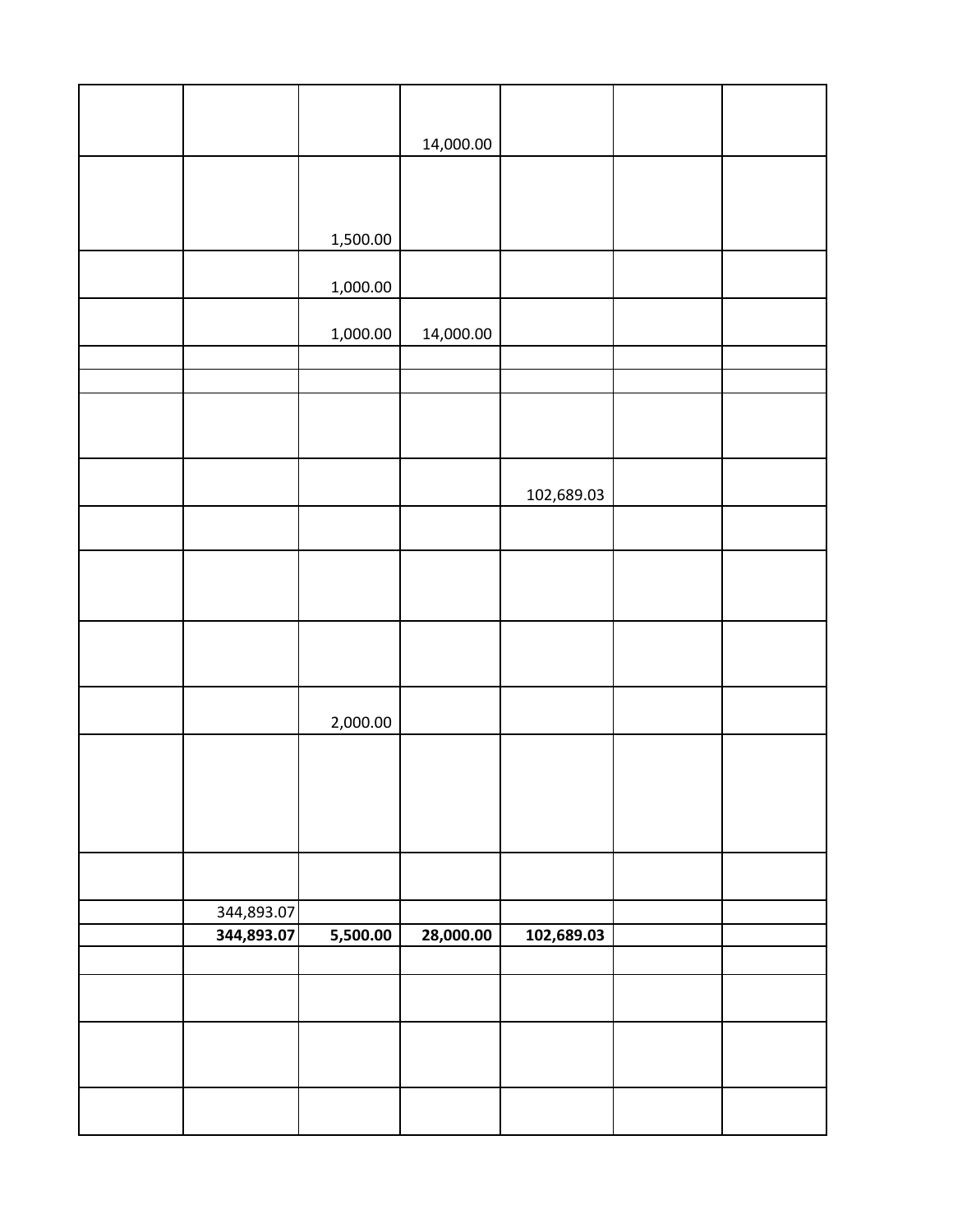|           | 1,000.00 |  |          |
|-----------|----------|--|----------|
|           |          |  |          |
|           |          |  |          |
|           |          |  |          |
|           |          |  | 2,700.00 |
|           |          |  |          |
|           |          |  |          |
| 48,455.61 |          |  |          |
| 48,455.61 | 1,000.00 |  | 2,700.00 |
|           |          |  |          |
|           |          |  |          |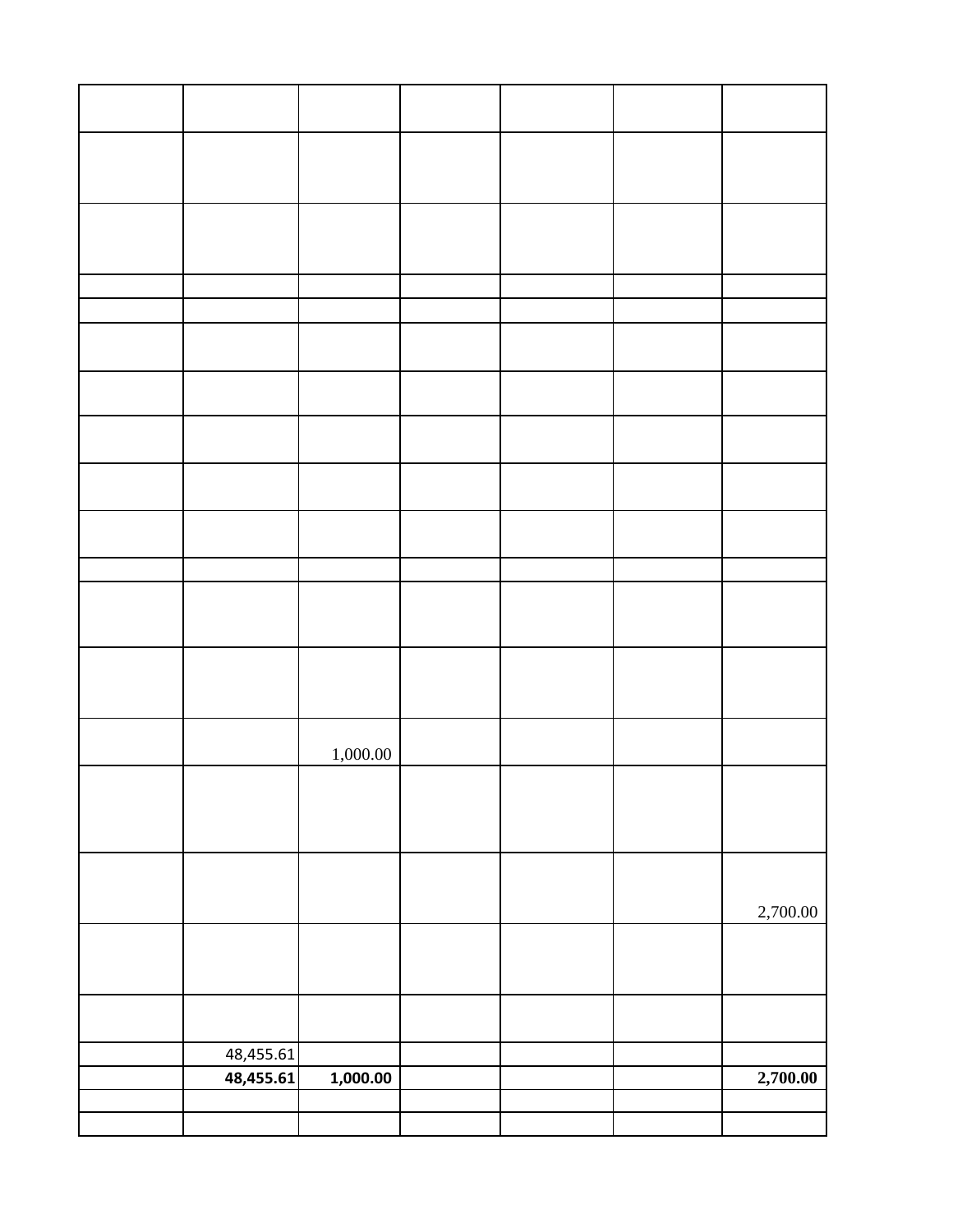|  |          |  | 3,660.00  |           |
|--|----------|--|-----------|-----------|
|  |          |  | 45,753.83 |           |
|  |          |  |           |           |
|  |          |  | 3,067.00  |           |
|  |          |  |           | 10,000.00 |
|  |          |  |           |           |
|  |          |  |           |           |
|  |          |  |           |           |
|  | 500.00   |  | 4,000.00  |           |
|  | 1,500.00 |  | 1,320.00  |           |
|  |          |  |           |           |
|  | 1,000.00 |  | 24,000.00 |           |
|  |          |  |           |           |
|  |          |  |           |           |
|  |          |  | 1,500.00  |           |
|  |          |  |           |           |
|  |          |  |           |           |
|  |          |  | 6,400.00  |           |
|  |          |  |           |           |
|  | 500.00   |  | 6,854.00  |           |
|  |          |  | 9,240.00  |           |
|  |          |  |           |           |
|  |          |  |           |           |
|  | 500.00   |  | 4,400.00  |           |
|  |          |  |           |           |
|  | 1,000.00 |  | 2,750.00  |           |
|  |          |  |           |           |
|  |          |  |           |           |
|  | 1,000.00 |  | 1,160.00  |           |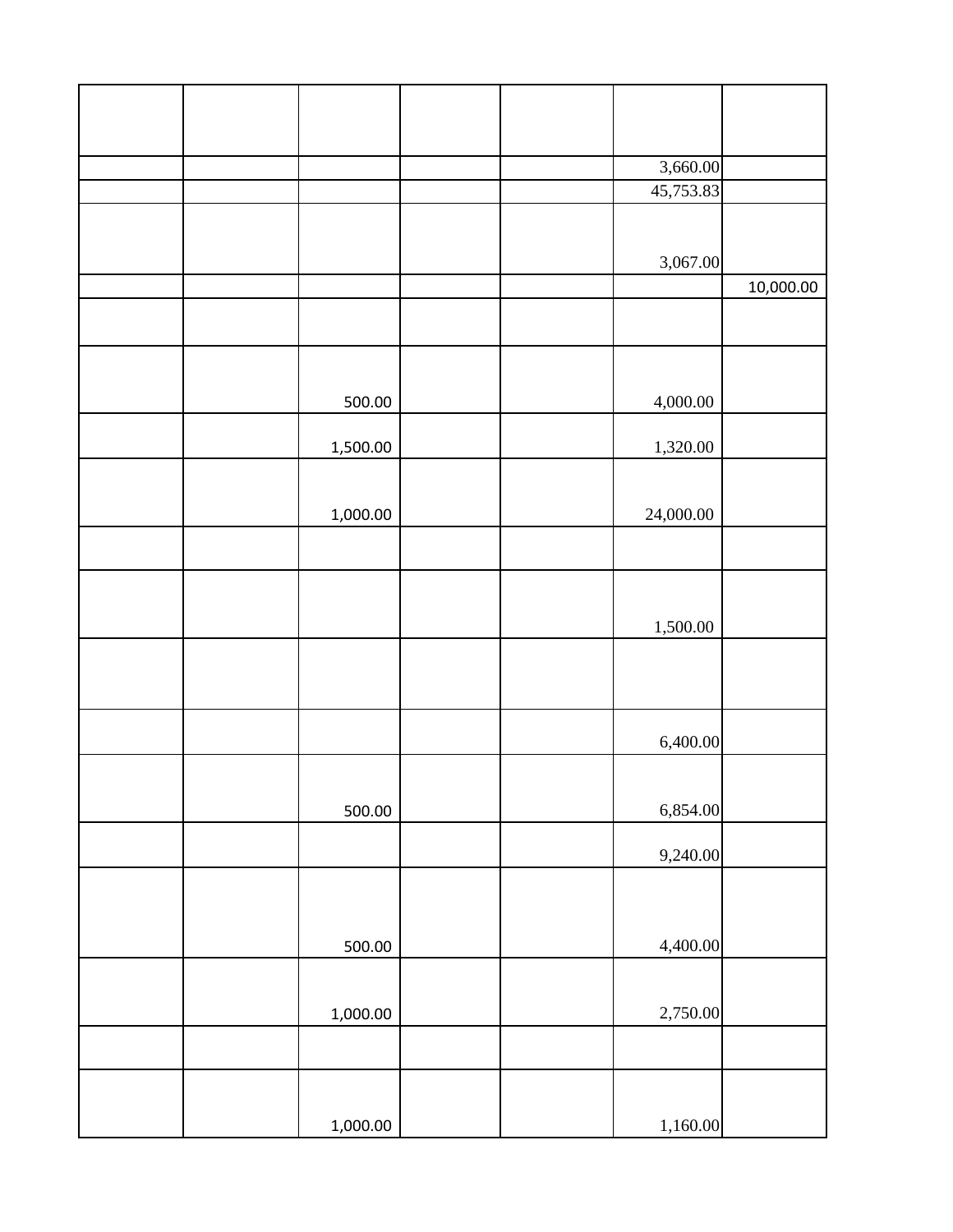|          | 4,000.00  |  |
|----------|-----------|--|
| 500.00   | 4,500.00  |  |
|          | 1,000.00  |  |
|          |           |  |
|          |           |  |
| 1,000.00 | 3,010.00  |  |
|          |           |  |
|          |           |  |
| 500.00   | 4,000.00  |  |
|          |           |  |
| 1,000.00 | 6,000.00  |  |
|          |           |  |
|          | 3,160.00  |  |
| 500.00   | 6,625.00  |  |
|          |           |  |
|          | 6,201.00  |  |
| 750.34   | 3,500.00  |  |
|          | 24,000.00 |  |
| 1,000.00 | 1,244.00  |  |
|          |           |  |
|          | 3,000.00  |  |
| 500.00   | 1,500.00  |  |
|          |           |  |
|          |           |  |
| 500.00   | 7,400.00  |  |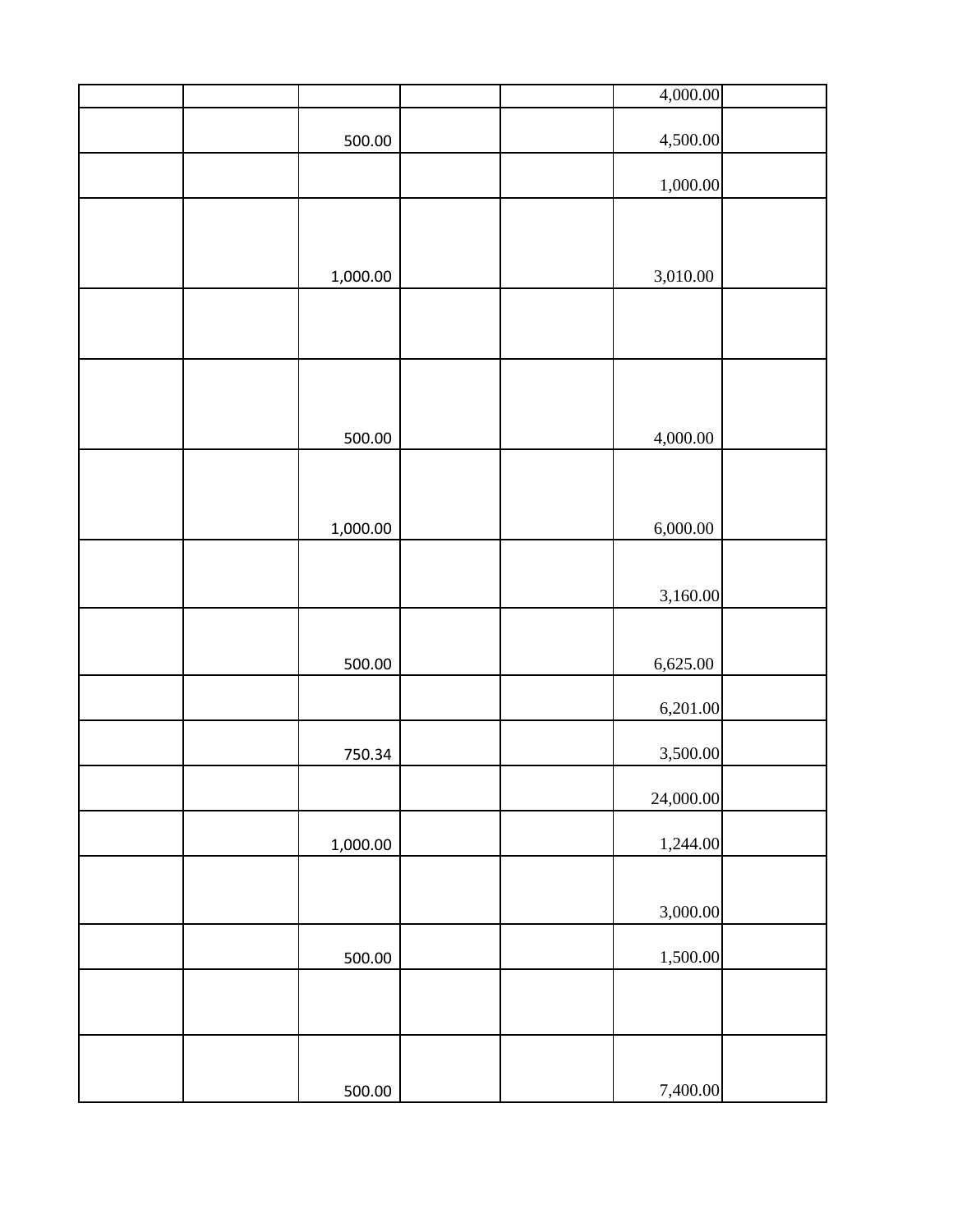|            |           |  |            | 15,000.00 |
|------------|-----------|--|------------|-----------|
|            |           |  |            |           |
|            |           |  |            |           |
|            |           |  |            |           |
|            |           |  |            |           |
|            |           |  |            | 15,479.45 |
|            |           |  |            |           |
|            |           |  |            |           |
|            |           |  | 1,500.00   |           |
|            |           |  | 1,700.00   |           |
|            |           |  |            |           |
|            |           |  |            |           |
|            | 500.00    |  | 1,990.00   |           |
|            |           |  |            |           |
|            |           |  |            |           |
|            |           |  | 17,960.00  |           |
|            |           |  |            |           |
|            |           |  |            |           |
|            | 1,086.75  |  | 1,100.00   |           |
|            |           |  |            |           |
|            |           |  | 1,133.00   |           |
|            |           |  |            |           |
|            |           |  | 3,368.00   |           |
| 111,328.02 |           |  |            |           |
| 111,328.02 | 13,837.09 |  | 221,995.83 | 40,479.45 |
|            |           |  |            |           |
|            |           |  |            |           |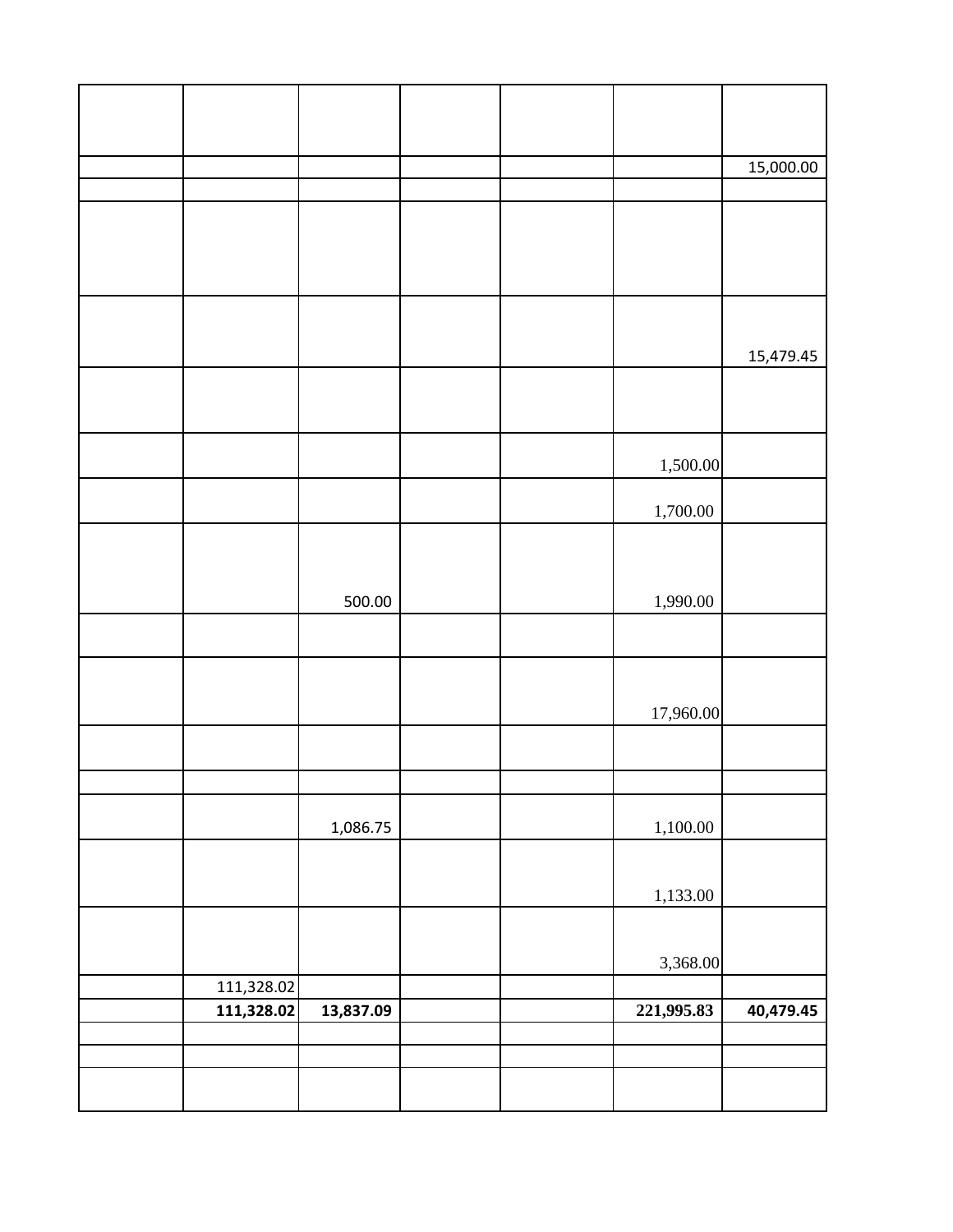|  |  |  | 4,500.00  |
|--|--|--|-----------|
|  |  |  | 10,231.43 |
|  |  |  |           |
|  |  |  |           |
|  |  |  |           |
|  |  |  |           |
|  |  |  | 5,000.00  |
|  |  |  |           |
|  |  |  |           |
|  |  |  |           |
|  |  |  |           |
|  |  |  |           |
|  |  |  |           |
|  |  |  |           |
|  |  |  |           |
|  |  |  |           |
|  |  |  |           |
|  |  |  |           |
|  |  |  |           |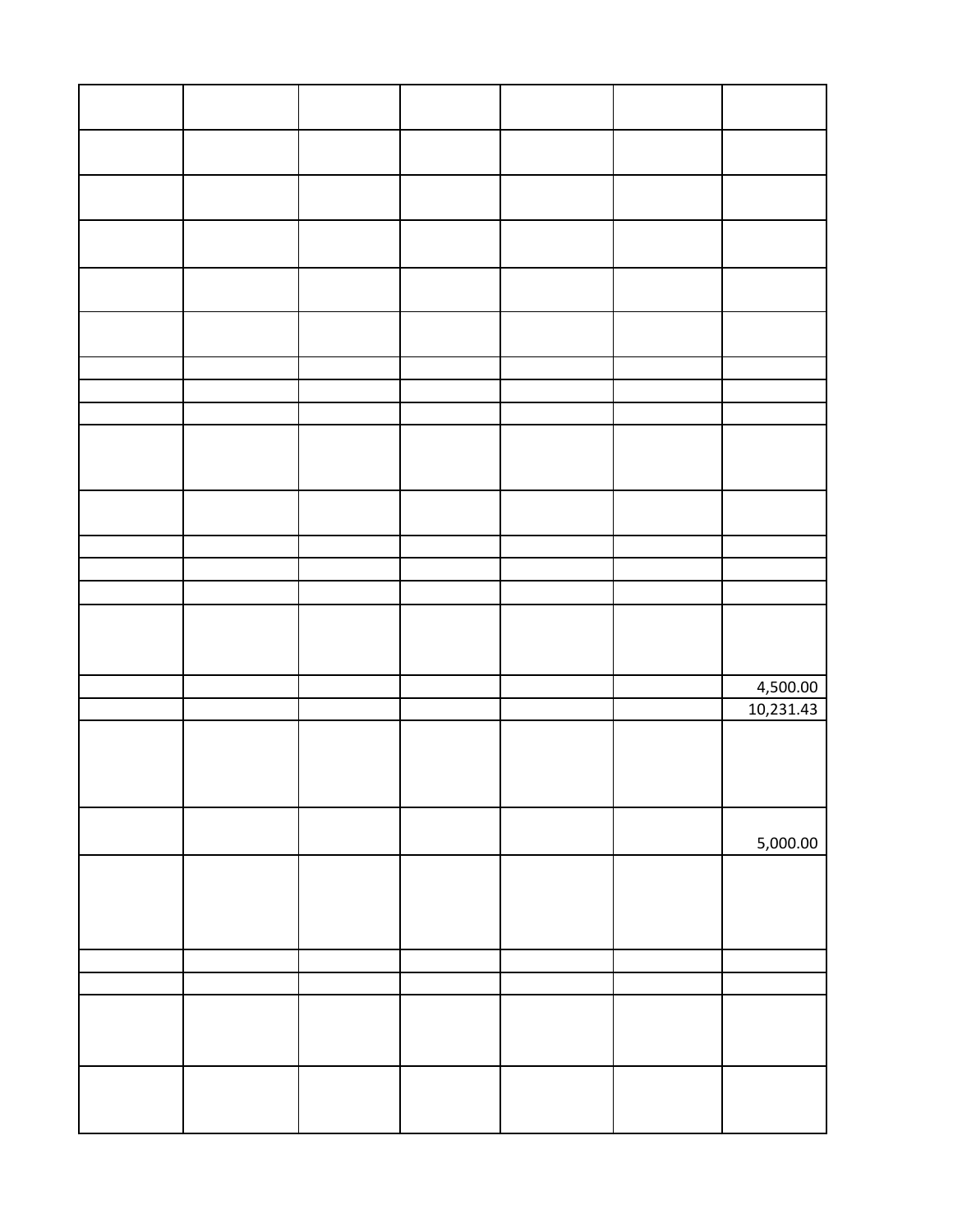|            |              |            |              | 150,000.32 |            |           |
|------------|--------------|------------|--------------|------------|------------|-----------|
|            |              |            |              |            |            |           |
|            |              |            |              |            |            |           |
|            |              |            |              |            |            |           |
|            |              |            |              |            |            |           |
|            |              |            |              |            |            |           |
|            |              |            |              |            |            |           |
|            |              |            |              |            |            |           |
|            |              |            |              |            |            |           |
|            | 86,342.27    |            |              |            |            |           |
|            | 86,342.27    |            |              | 150,000.32 |            | 19,731.43 |
| 492,248.00 | 1,222,029.97 | 305,984.09 | 28,000.00    | 575,634.41 | 221,995.83 | 73,337.41 |
|            |              |            |              |            |            |           |
|            |              |            |              |            |            |           |
|            |              |            | 3,747,927.19 |            |            |           |
|            |              |            |              |            |            |           |
|            |              |            |              |            |            |           |
|            |              |            |              |            |            |           |
|            |              |            |              |            |            |           |
|            |              |            |              |            |            |           |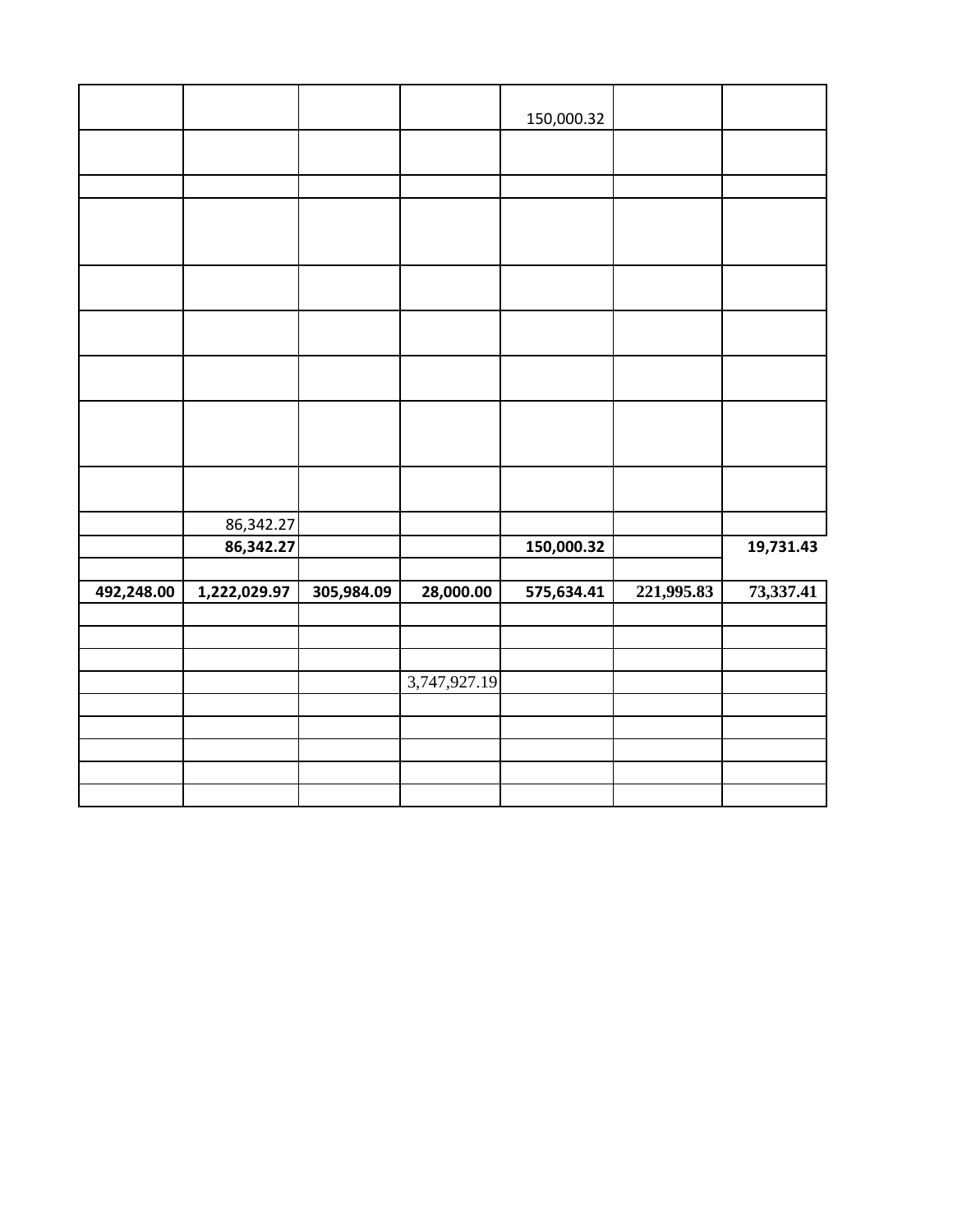| <b>TOTAL</b> |  |  |  |
|--------------|--|--|--|
|              |  |  |  |
|              |  |  |  |
|              |  |  |  |
|              |  |  |  |
|              |  |  |  |
| 120,000      |  |  |  |
| 2,000        |  |  |  |
| 2,500        |  |  |  |
| 3,500        |  |  |  |
| 5,000        |  |  |  |
| 25,000       |  |  |  |
|              |  |  |  |
| 25,000       |  |  |  |
| 59,792       |  |  |  |
| 21,000       |  |  |  |
| 2,500        |  |  |  |
| 21,000       |  |  |  |
| 35,000       |  |  |  |
| 25,000       |  |  |  |
| 20,000       |  |  |  |
| 28,000       |  |  |  |
| 28,000       |  |  |  |
|              |  |  |  |
|              |  |  |  |
| 3,600        |  |  |  |
| 2,147        |  |  |  |
|              |  |  |  |
| 49,000       |  |  |  |
| 15,000       |  |  |  |
| 10,500       |  |  |  |
| 2,400        |  |  |  |
| 631,011      |  |  |  |
|              |  |  |  |
|              |  |  |  |
| 5,000        |  |  |  |
| 25,000       |  |  |  |
| 15,000       |  |  |  |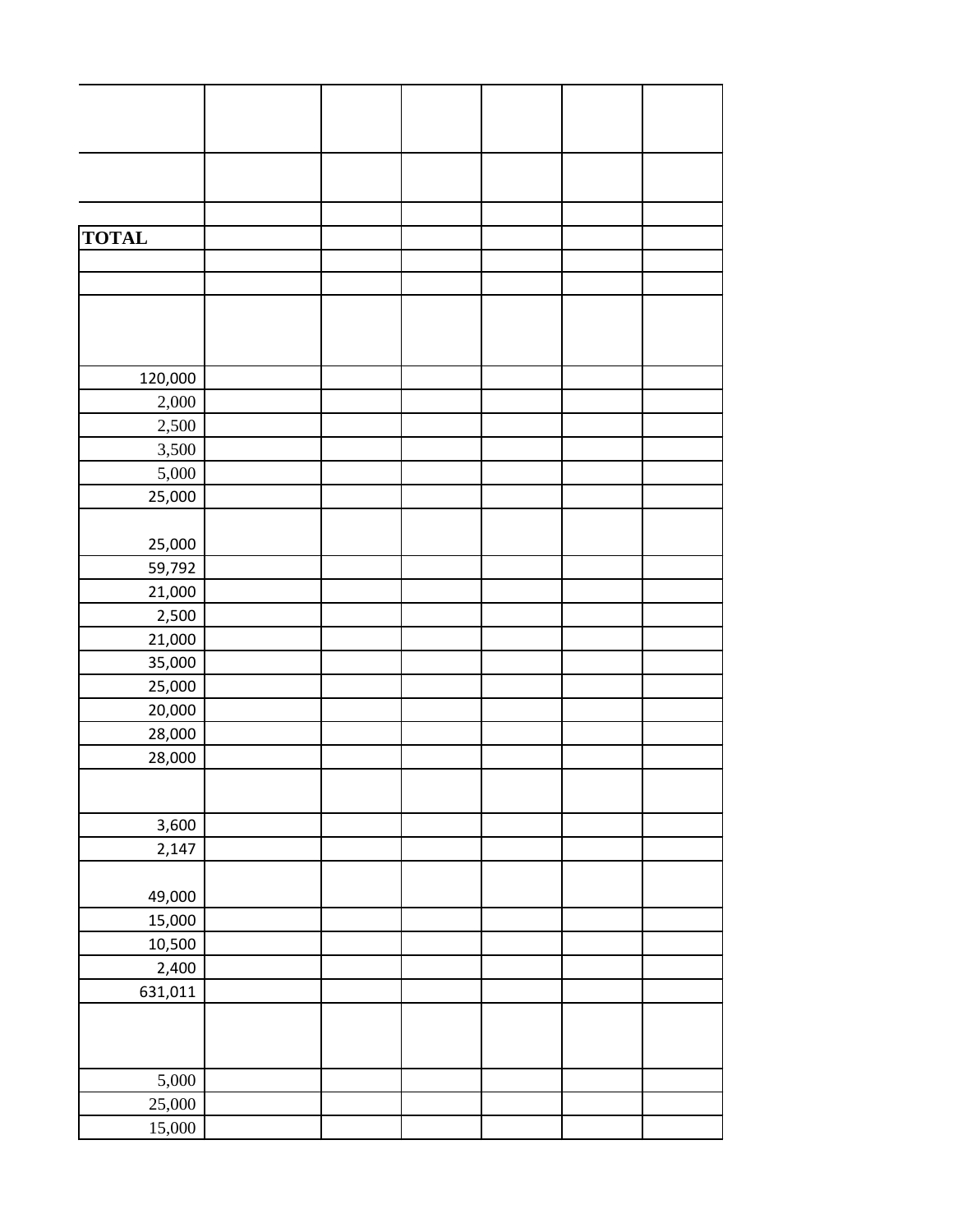| 10,000 |  |  |  |
|--------|--|--|--|
|        |  |  |  |
|        |  |  |  |
|        |  |  |  |
| 34,615 |  |  |  |
|        |  |  |  |
| 50,000 |  |  |  |
|        |  |  |  |
|        |  |  |  |
|        |  |  |  |
|        |  |  |  |
| 27,479 |  |  |  |
| 27,479 |  |  |  |
|        |  |  |  |
|        |  |  |  |
| 57,396 |  |  |  |
|        |  |  |  |
|        |  |  |  |
|        |  |  |  |
|        |  |  |  |
|        |  |  |  |
| 10,000 |  |  |  |
| 15,000 |  |  |  |
|        |  |  |  |
|        |  |  |  |
| 10,000 |  |  |  |
|        |  |  |  |
| 6,000  |  |  |  |
|        |  |  |  |
|        |  |  |  |
| 15,000 |  |  |  |
|        |  |  |  |
|        |  |  |  |
|        |  |  |  |
|        |  |  |  |
|        |  |  |  |
|        |  |  |  |
|        |  |  |  |
|        |  |  |  |
|        |  |  |  |
|        |  |  |  |
|        |  |  |  |
|        |  |  |  |
|        |  |  |  |
|        |  |  |  |
| 1,000  |  |  |  |
|        |  |  |  |
|        |  |  |  |
| 3,000  |  |  |  |
|        |  |  |  |
| 5,500  |  |  |  |
|        |  |  |  |
| 3,626  |  |  |  |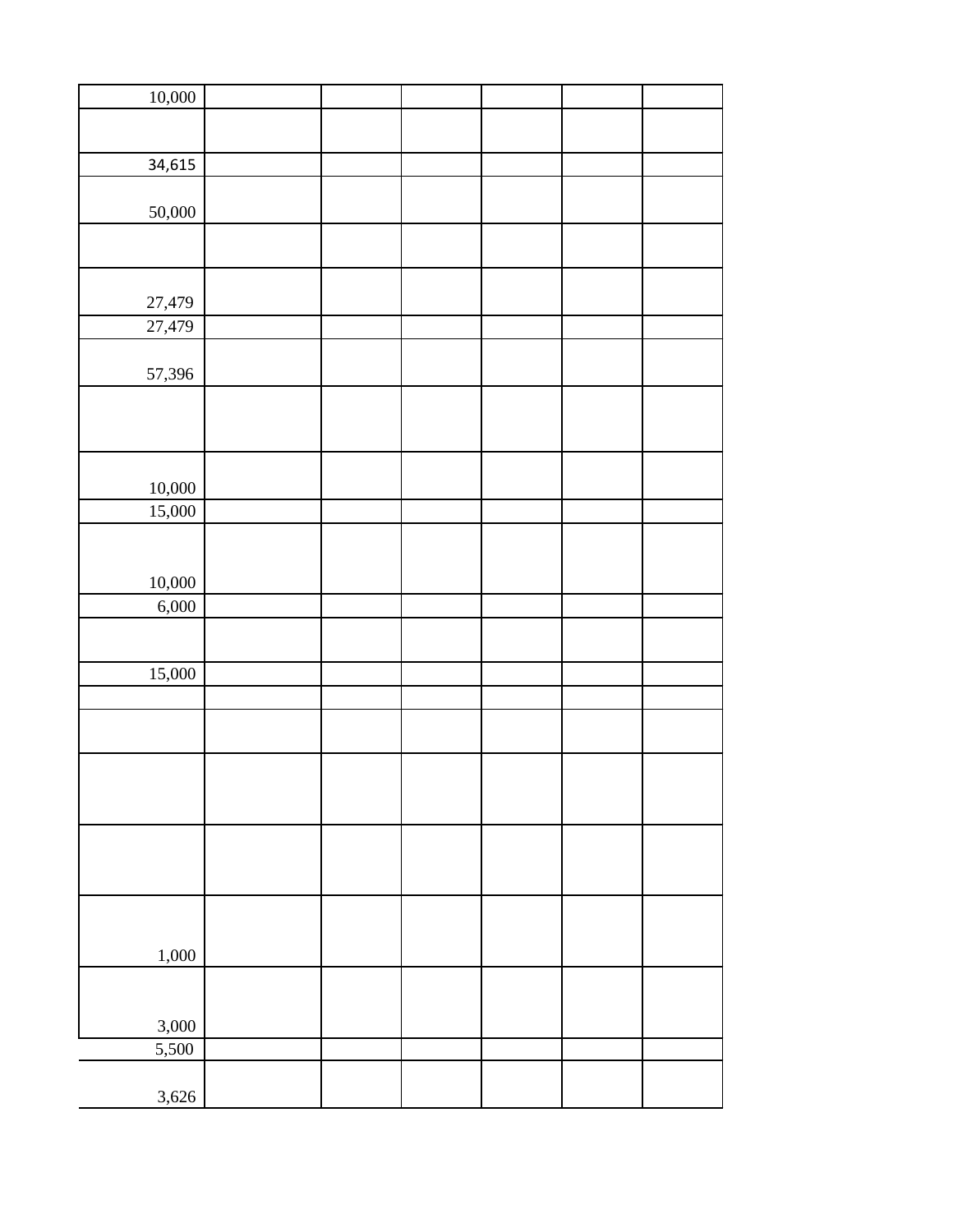| 2,500  |  |  |  |
|--------|--|--|--|
|        |  |  |  |
|        |  |  |  |
|        |  |  |  |
|        |  |  |  |
|        |  |  |  |
|        |  |  |  |
| 10,000 |  |  |  |
| 5,000  |  |  |  |
| 5,000  |  |  |  |
| 25,000 |  |  |  |
| 90,000 |  |  |  |
| 40,000 |  |  |  |
|        |  |  |  |
|        |  |  |  |
|        |  |  |  |
|        |  |  |  |
|        |  |  |  |
| 63,200 |  |  |  |
|        |  |  |  |
| 10,880 |  |  |  |
|        |  |  |  |
| 1,200  |  |  |  |
|        |  |  |  |
|        |  |  |  |
| 5,000  |  |  |  |
| 4,000  |  |  |  |
|        |  |  |  |
| 6,000  |  |  |  |
| 5,000  |  |  |  |
|        |  |  |  |
|        |  |  |  |
|        |  |  |  |
|        |  |  |  |
|        |  |  |  |
| 15,000 |  |  |  |
| 30,000 |  |  |  |
|        |  |  |  |
|        |  |  |  |
|        |  |  |  |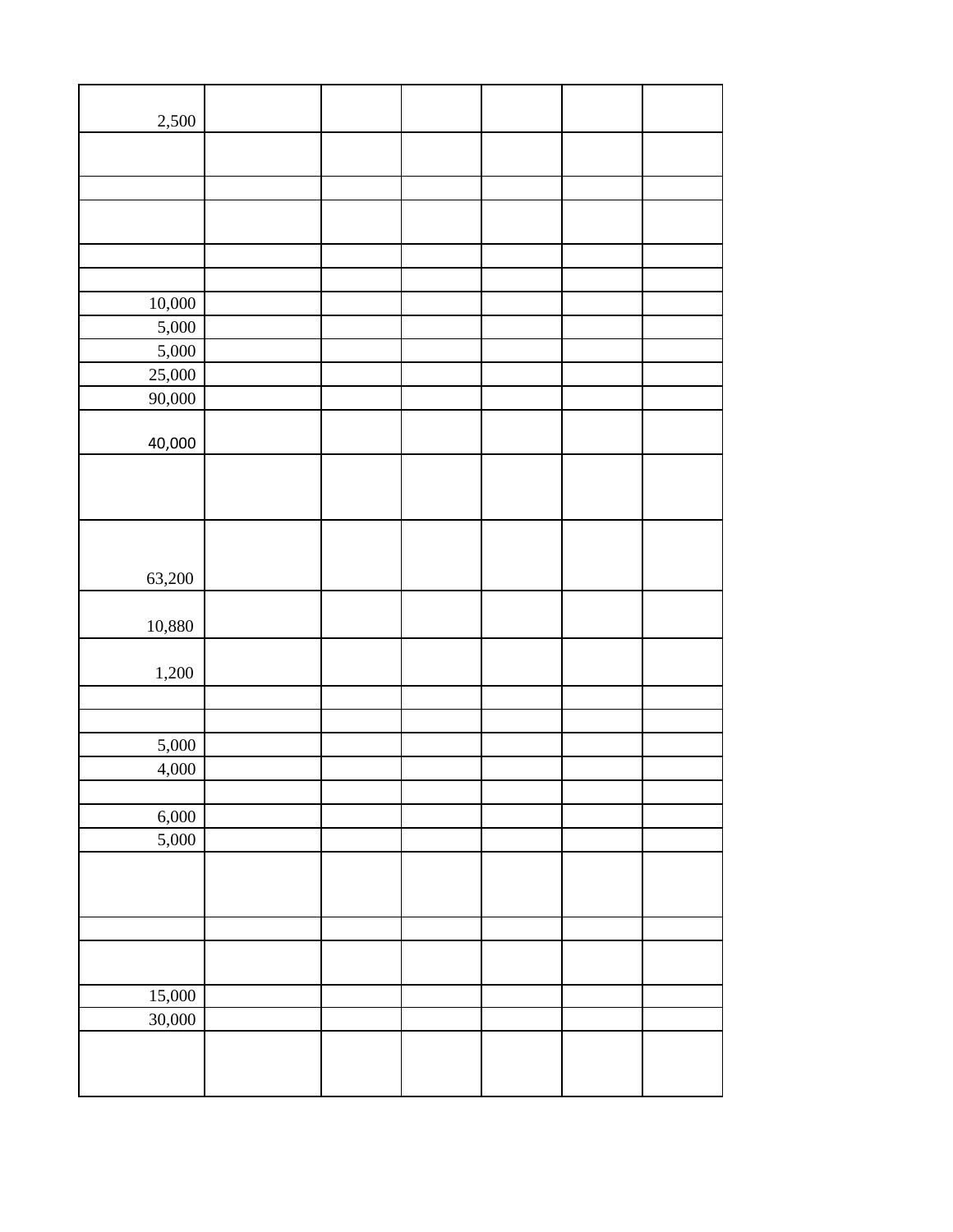| 6,000<br>9,000 |              |  |  |  |
|----------------|--------------|--|--|--|
| 9,000          |              |  |  |  |
|                |              |  |  |  |
|                |              |  |  |  |
|                |              |  |  |  |
|                |              |  |  |  |
|                |              |  |  |  |
|                |              |  |  |  |
|                |              |  |  |  |
| 69,789         |              |  |  |  |
|                |              |  |  |  |
|                |              |  |  |  |
| 6,000          |              |  |  |  |
| 70,000         |              |  |  |  |
|                |              |  |  |  |
| 70,000         |              |  |  |  |
|                |              |  |  |  |
| 40,000         |              |  |  |  |
| 40,000         |              |  |  |  |
|                |              |  |  |  |
|                |              |  |  |  |
|                |              |  |  |  |
| 50,000         |              |  |  |  |
|                |              |  |  |  |
| 50,000         |              |  |  |  |
|                |              |  |  |  |
| 20,000         |              |  |  |  |
| 30,000         |              |  |  |  |
|                |              |  |  |  |
| 19,000         |              |  |  |  |
|                | 2,264,614.13 |  |  |  |
|                |              |  |  |  |
|                |              |  |  |  |
|                |              |  |  |  |
|                |              |  |  |  |
|                |              |  |  |  |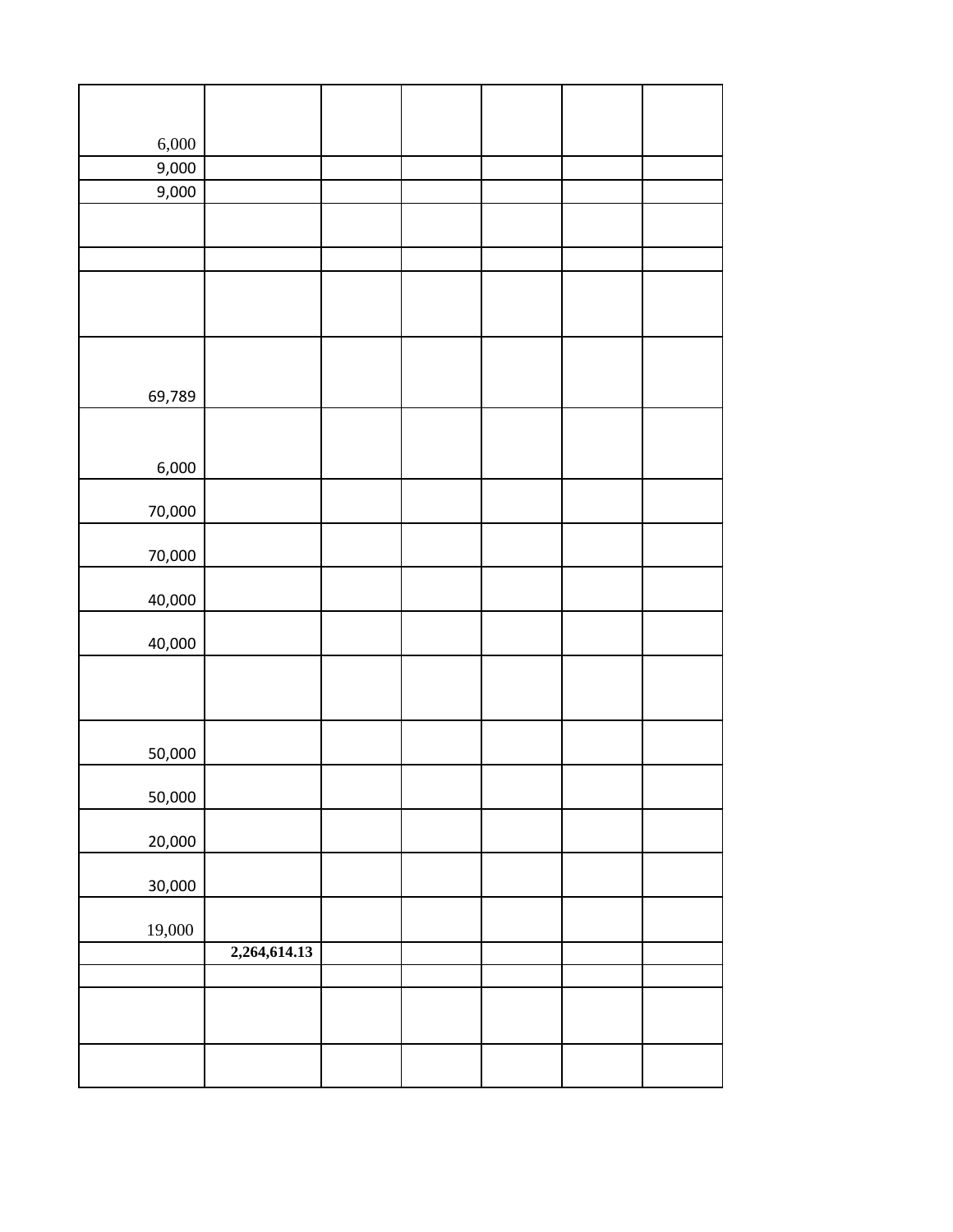| 11,000.00 |           |  |  |  |
|-----------|-----------|--|--|--|
|           |           |  |  |  |
|           |           |  |  |  |
| 4,500.00  |           |  |  |  |
|           |           |  |  |  |
| 3,500.00  |           |  |  |  |
|           | 19,000.00 |  |  |  |
|           |           |  |  |  |
|           |           |  |  |  |
|           |           |  |  |  |
|           |           |  |  |  |
|           |           |  |  |  |
|           |           |  |  |  |
|           |           |  |  |  |
| 3,000     |           |  |  |  |
| 5,000     |           |  |  |  |
|           |           |  |  |  |
|           |           |  |  |  |
| 3,000     |           |  |  |  |
|           |           |  |  |  |
| 4,740     |           |  |  |  |
| 3,000     |           |  |  |  |
|           |           |  |  |  |
| 40,000    |           |  |  |  |
|           |           |  |  |  |
|           |           |  |  |  |
|           |           |  |  |  |
|           |           |  |  |  |
|           |           |  |  |  |
|           |           |  |  |  |
|           |           |  |  |  |
|           |           |  |  |  |
|           |           |  |  |  |
| 105,294   |           |  |  |  |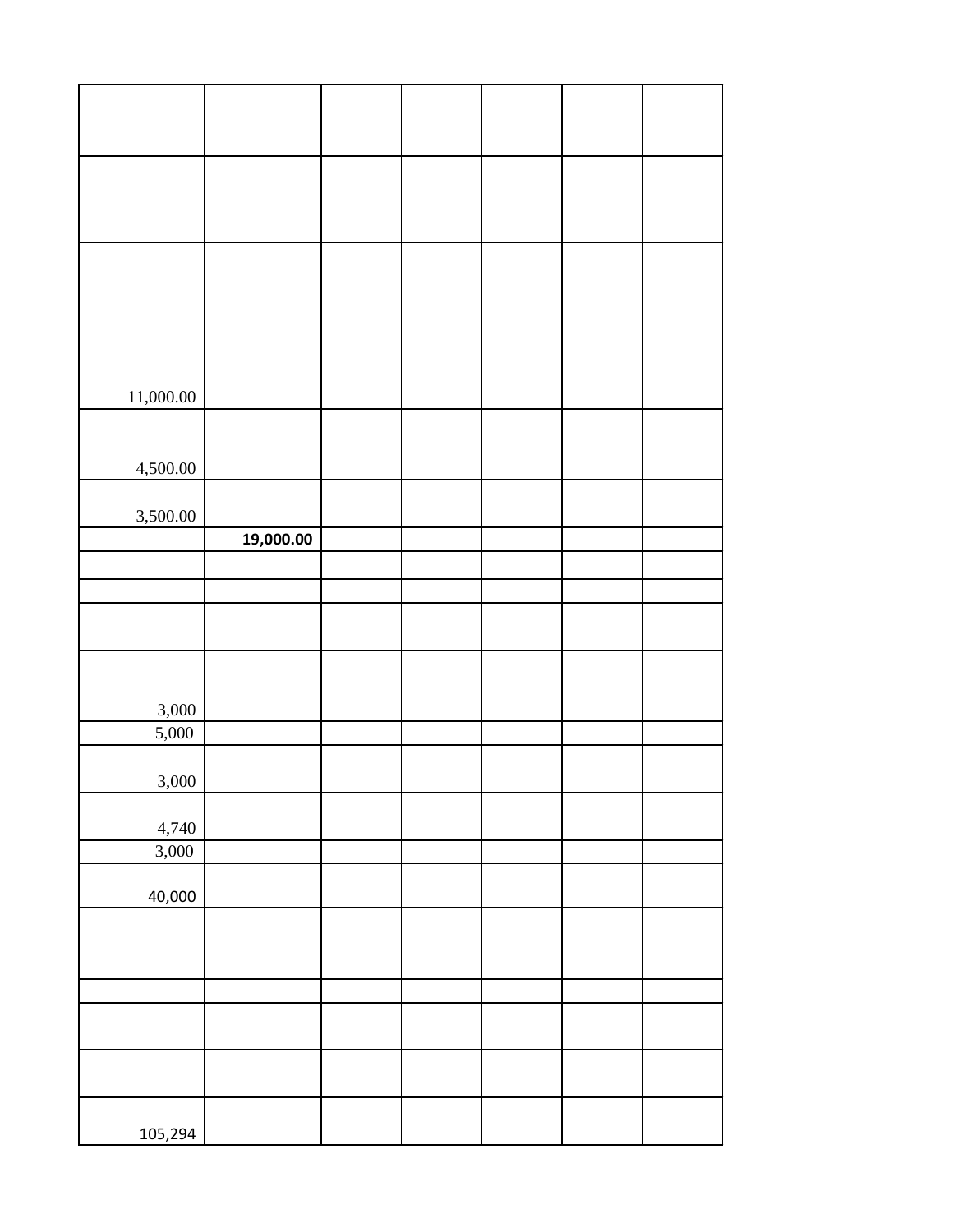| 177,286   |         |  |  |  |
|-----------|---------|--|--|--|
|           |         |  |  |  |
| 33,906    |         |  |  |  |
|           |         |  |  |  |
|           |         |  |  |  |
| 460,000   |         |  |  |  |
|           |         |  |  |  |
| 150,000   |         |  |  |  |
|           |         |  |  |  |
|           |         |  |  |  |
|           |         |  |  |  |
|           | 985,226 |  |  |  |
|           |         |  |  |  |
|           |         |  |  |  |
|           |         |  |  |  |
|           |         |  |  |  |
|           |         |  |  |  |
|           |         |  |  |  |
|           |         |  |  |  |
|           |         |  |  |  |
|           |         |  |  |  |
|           |         |  |  |  |
|           |         |  |  |  |
| 10,000.00 |         |  |  |  |
| 10,000.00 |         |  |  |  |
| 6,000.00  |         |  |  |  |
|           |         |  |  |  |
|           |         |  |  |  |
|           |         |  |  |  |
|           |         |  |  |  |
|           |         |  |  |  |
|           |         |  |  |  |
|           |         |  |  |  |
|           |         |  |  |  |
|           |         |  |  |  |
|           |         |  |  |  |
|           |         |  |  |  |
|           |         |  |  |  |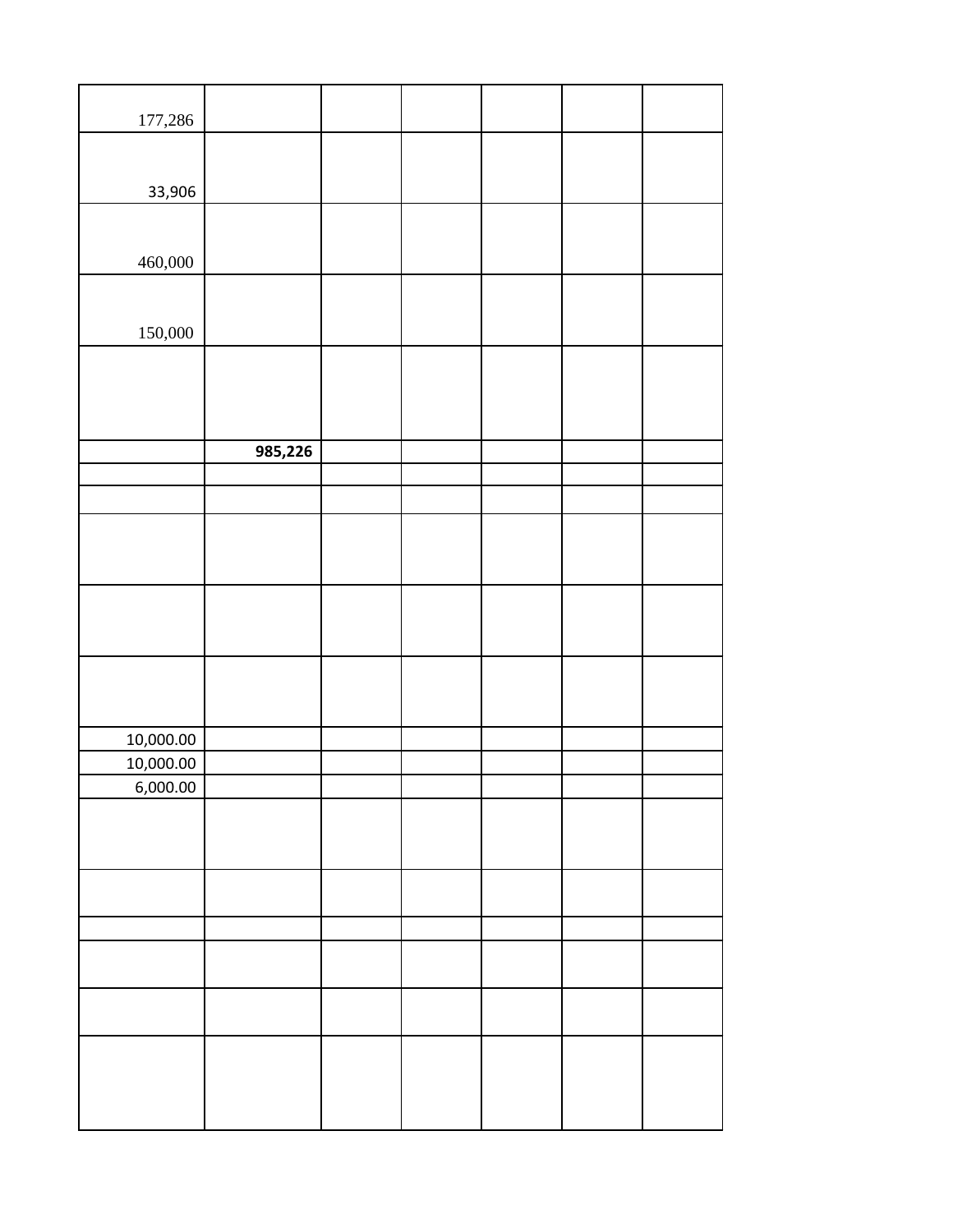| 19,712.89  |            |  |  |  |
|------------|------------|--|--|--|
| 131,646.63 |            |  |  |  |
| 133,341.06 |            |  |  |  |
| 100,000.00 |            |  |  |  |
| 85,677.19  |            |  |  |  |
| 31,000.00  |            |  |  |  |
| 10,000.00  |            |  |  |  |
|            |            |  |  |  |
| 42,248.00  |            |  |  |  |
|            |            |  |  |  |
|            |            |  |  |  |
|            |            |  |  |  |
|            |            |  |  |  |
| 121,781.30 |            |  |  |  |
| 65,930.11  |            |  |  |  |
| 15,000.00  |            |  |  |  |
| 20,100.00  |            |  |  |  |
|            |            |  |  |  |
| 18,600.00  | 821,037.18 |  |  |  |
|            |            |  |  |  |
|            |            |  |  |  |
|            |            |  |  |  |
|            |            |  |  |  |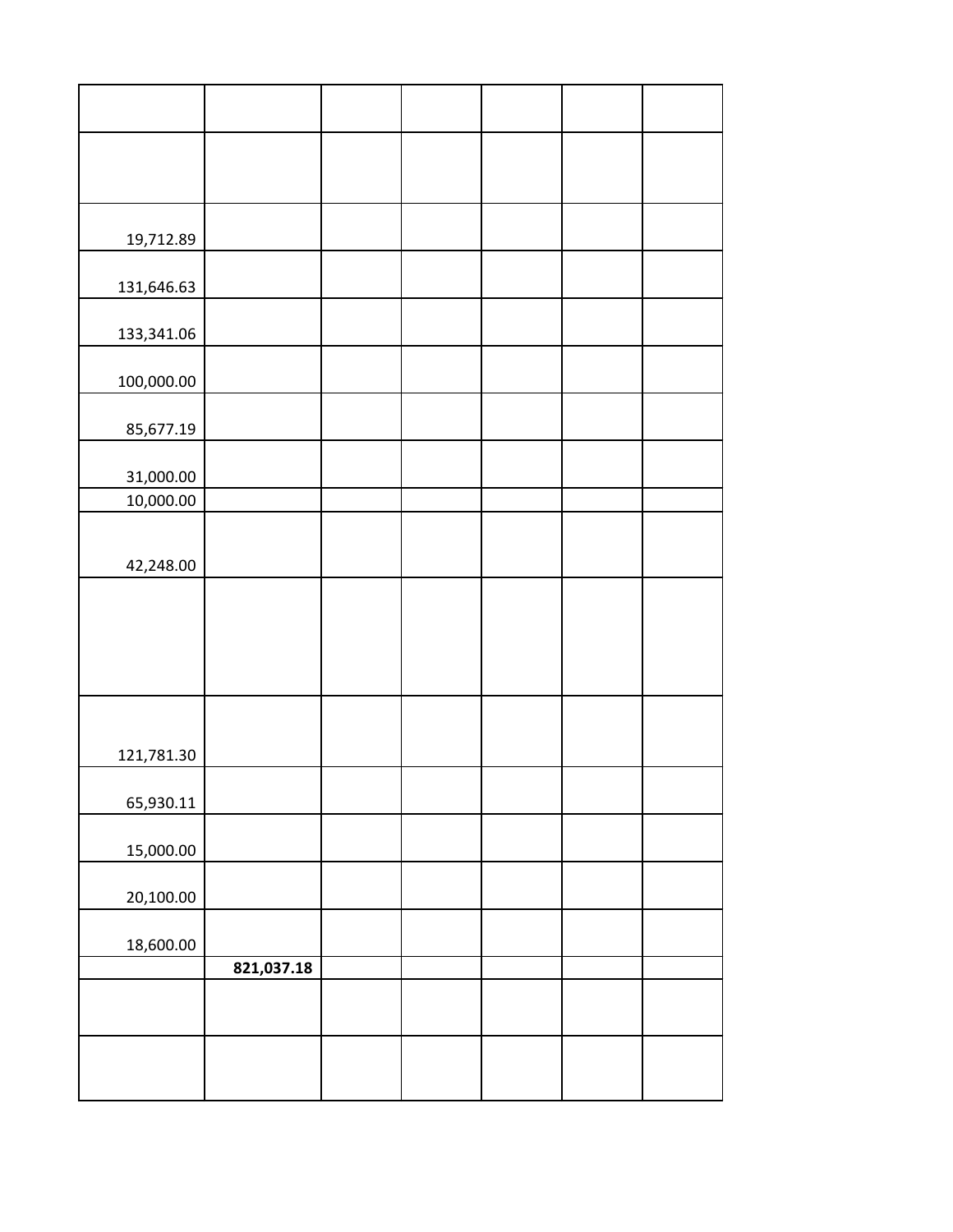| 14,000.00  |            |  |  |  |
|------------|------------|--|--|--|
|            |            |  |  |  |
|            |            |  |  |  |
|            |            |  |  |  |
| 2,500.00   |            |  |  |  |
| 7,000.00   |            |  |  |  |
|            |            |  |  |  |
| 15,000.00  |            |  |  |  |
| 80,000.00  |            |  |  |  |
| 60,000.00  |            |  |  |  |
|            |            |  |  |  |
|            |            |  |  |  |
|            |            |  |  |  |
|            |            |  |  |  |
|            |            |  |  |  |
|            |            |  |  |  |
|            |            |  |  |  |
|            |            |  |  |  |
|            |            |  |  |  |
|            |            |  |  |  |
|            |            |  |  |  |
|            |            |  |  |  |
|            |            |  |  |  |
|            |            |  |  |  |
|            |            |  |  |  |
|            |            |  |  |  |
|            |            |  |  |  |
| 150,000.00 |            |  |  |  |
| 344,893.07 |            |  |  |  |
|            | 673,393.07 |  |  |  |
|            |            |  |  |  |
|            |            |  |  |  |
|            |            |  |  |  |
|            |            |  |  |  |
|            |            |  |  |  |
| 1,800.00   |            |  |  |  |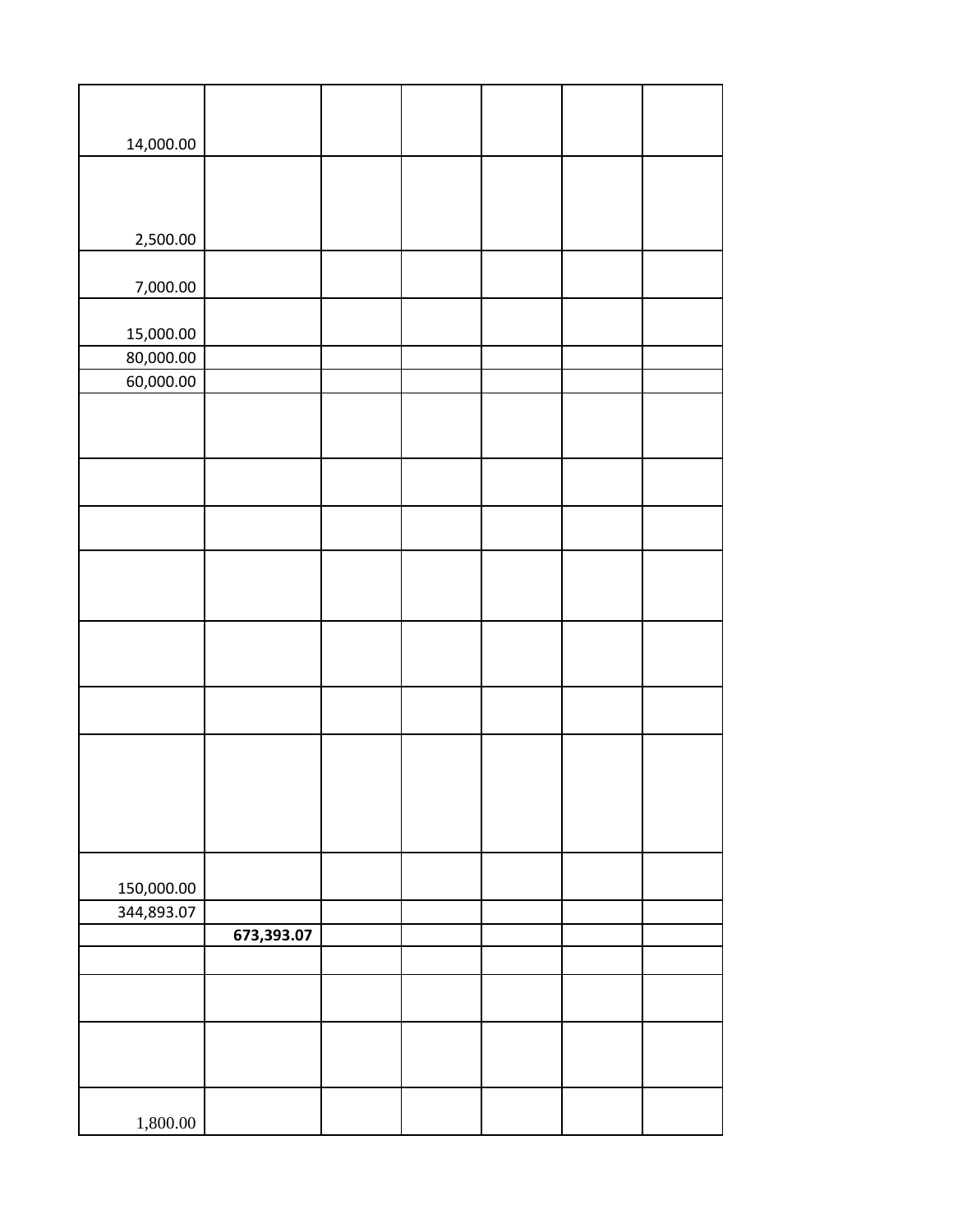| 15,000.00     |            |  |  |  |
|---------------|------------|--|--|--|
|               |            |  |  |  |
| 7,500.00      |            |  |  |  |
|               |            |  |  |  |
| 8,000.00      |            |  |  |  |
| 12,000.00     |            |  |  |  |
| $10,\!000.00$ |            |  |  |  |
| 40,000.00     |            |  |  |  |
|               |            |  |  |  |
|               |            |  |  |  |
| 20,000.00     |            |  |  |  |
| 4,000.00      |            |  |  |  |
|               |            |  |  |  |
| 6,000.00      |            |  |  |  |
| 12,000.00     |            |  |  |  |
|               |            |  |  |  |
| 1,800.00      |            |  |  |  |
|               |            |  |  |  |
| 5,500.00      |            |  |  |  |
|               |            |  |  |  |
|               |            |  |  |  |
|               |            |  |  |  |
| 2,700.00      |            |  |  |  |
|               |            |  |  |  |
| 3,500.00      |            |  |  |  |
| 4,500.00      |            |  |  |  |
| 48,455.61     |            |  |  |  |
|               | 202,755.61 |  |  |  |
|               |            |  |  |  |
|               |            |  |  |  |
|               |            |  |  |  |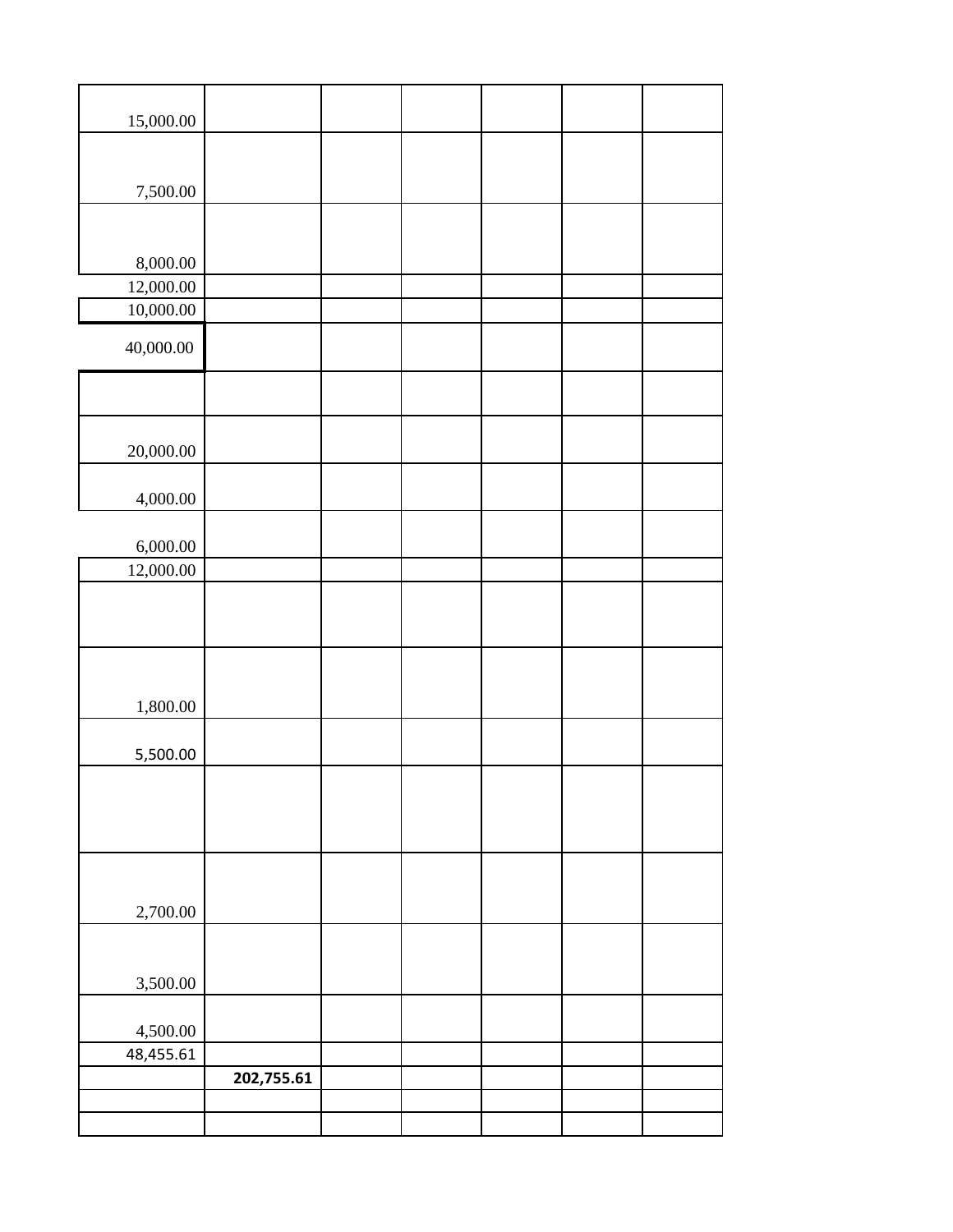| 3,660.00  |  |  |  |
|-----------|--|--|--|
| 45,753.83 |  |  |  |
|           |  |  |  |
|           |  |  |  |
|           |  |  |  |
| 3,067.00  |  |  |  |
| 10,000.00 |  |  |  |
|           |  |  |  |
|           |  |  |  |
|           |  |  |  |
|           |  |  |  |
|           |  |  |  |
| 4,500.00  |  |  |  |
|           |  |  |  |
| 2,820.00  |  |  |  |
|           |  |  |  |
|           |  |  |  |
| 25,000.00 |  |  |  |
|           |  |  |  |
|           |  |  |  |
|           |  |  |  |
|           |  |  |  |
|           |  |  |  |
|           |  |  |  |
|           |  |  |  |
|           |  |  |  |
|           |  |  |  |
|           |  |  |  |
|           |  |  |  |
|           |  |  |  |
|           |  |  |  |
| 7,354.00  |  |  |  |
|           |  |  |  |
|           |  |  |  |
| 9,240.00  |  |  |  |
|           |  |  |  |
|           |  |  |  |
|           |  |  |  |
| 4,900.00  |  |  |  |
|           |  |  |  |
|           |  |  |  |
| 3,750.00  |  |  |  |
|           |  |  |  |
|           |  |  |  |
|           |  |  |  |
|           |  |  |  |
|           |  |  |  |
| 2,160.00  |  |  |  |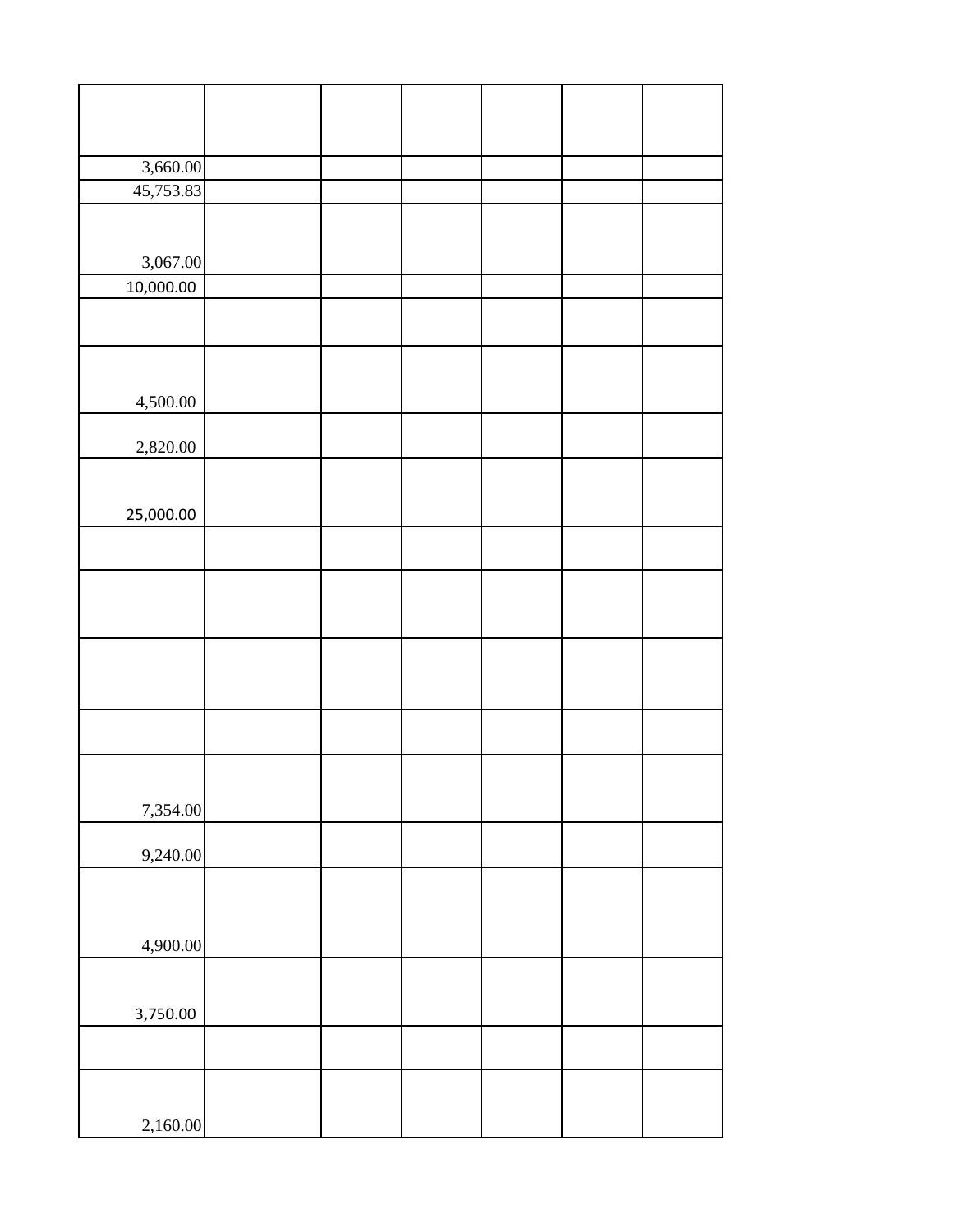| 4,000.00  |  |  |  |
|-----------|--|--|--|
| 5,000.00  |  |  |  |
|           |  |  |  |
| 1,000.00  |  |  |  |
|           |  |  |  |
|           |  |  |  |
| 4,010.00  |  |  |  |
|           |  |  |  |
|           |  |  |  |
|           |  |  |  |
|           |  |  |  |
|           |  |  |  |
| 4,500.00  |  |  |  |
|           |  |  |  |
|           |  |  |  |
| 7,000.00  |  |  |  |
|           |  |  |  |
| 3,160.00  |  |  |  |
|           |  |  |  |
| 7,125.00  |  |  |  |
|           |  |  |  |
| 6,201.00  |  |  |  |
| 4,250.34  |  |  |  |
|           |  |  |  |
| 24,000.00 |  |  |  |
| 2,244.00  |  |  |  |
|           |  |  |  |
| 3,000.00  |  |  |  |
|           |  |  |  |
| 2,000.00  |  |  |  |
|           |  |  |  |
|           |  |  |  |
|           |  |  |  |
|           |  |  |  |
| 7,900.00  |  |  |  |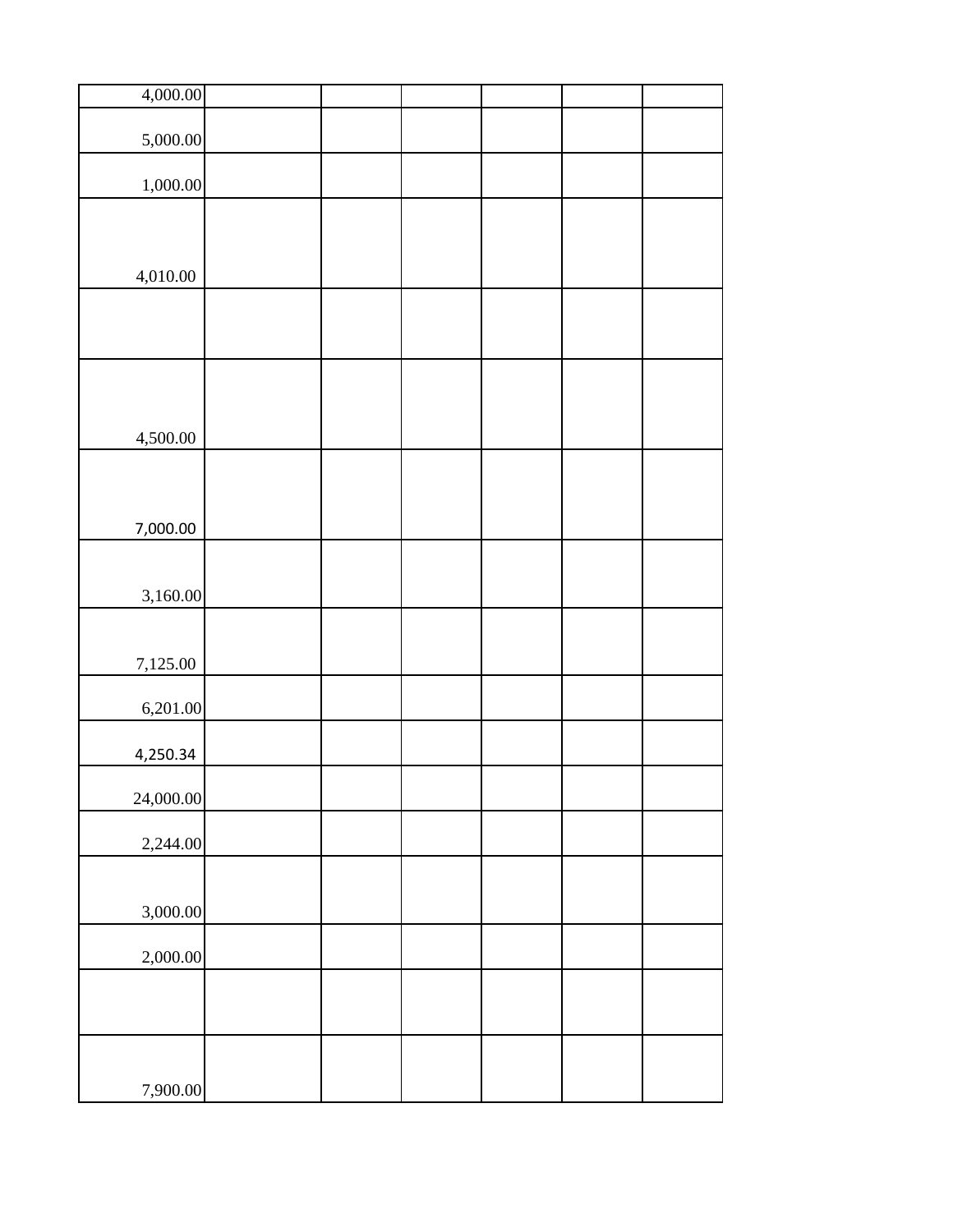| 15,000.00  |            |  |  |  |
|------------|------------|--|--|--|
|            |            |  |  |  |
|            |            |  |  |  |
|            |            |  |  |  |
|            |            |  |  |  |
|            |            |  |  |  |
|            |            |  |  |  |
|            |            |  |  |  |
|            |            |  |  |  |
|            |            |  |  |  |
|            |            |  |  |  |
|            |            |  |  |  |
| 1,500.00   |            |  |  |  |
|            |            |  |  |  |
| 1,700.00   |            |  |  |  |
|            |            |  |  |  |
|            |            |  |  |  |
| 2,490.00   |            |  |  |  |
|            |            |  |  |  |
|            |            |  |  |  |
|            |            |  |  |  |
| 17,960.00  |            |  |  |  |
|            |            |  |  |  |
| 30,000.00  |            |  |  |  |
|            |            |  |  |  |
|            |            |  |  |  |
| 2,186.75   |            |  |  |  |
|            |            |  |  |  |
|            |            |  |  |  |
| 1,133.00   |            |  |  |  |
|            |            |  |  |  |
| 3,368.00   |            |  |  |  |
| 111,328.02 |            |  |  |  |
|            | 394,260.94 |  |  |  |
|            |            |  |  |  |
|            |            |  |  |  |
|            |            |  |  |  |
|            |            |  |  |  |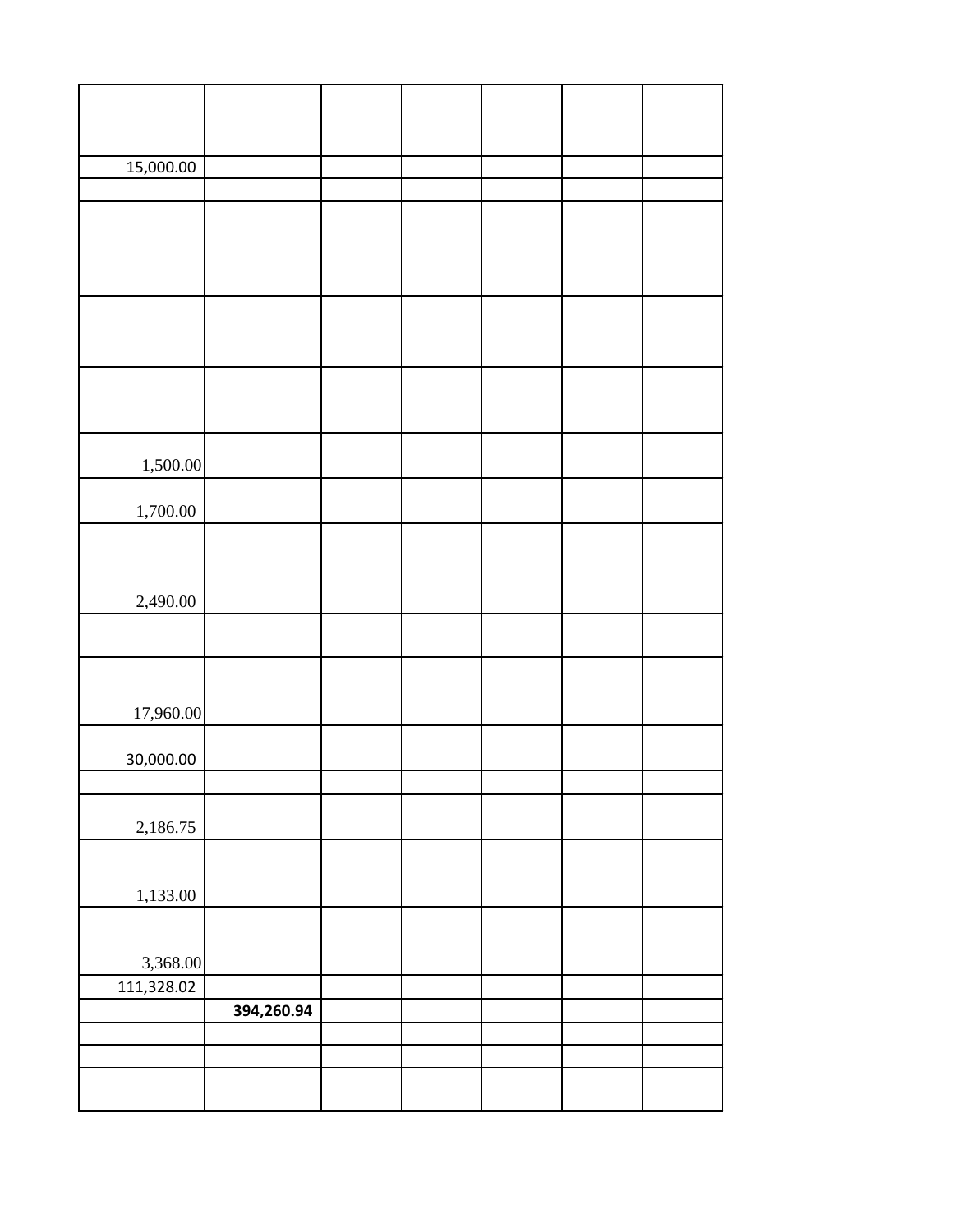| 4,500.00   |           |  |  |  |
|------------|-----------|--|--|--|
| 3,000.00   |           |  |  |  |
| 5,000.00   |           |  |  |  |
|            |           |  |  |  |
| 15,000.00  |           |  |  |  |
|            |           |  |  |  |
| 6,000.00   |           |  |  |  |
| 6,500.00   |           |  |  |  |
| 3,500.00   |           |  |  |  |
|            |           |  |  |  |
|            |           |  |  |  |
|            |           |  |  |  |
|            |           |  |  |  |
|            | 43,500.00 |  |  |  |
|            |           |  |  |  |
|            |           |  |  |  |
|            |           |  |  |  |
|            |           |  |  |  |
| 4,500.00   |           |  |  |  |
| 10,231.43  |           |  |  |  |
|            |           |  |  |  |
|            |           |  |  |  |
|            |           |  |  |  |
|            |           |  |  |  |
|            |           |  |  |  |
|            |           |  |  |  |
|            |           |  |  |  |
| 15,000.00  |           |  |  |  |
| 112,794.13 |           |  |  |  |
|            |           |  |  |  |
|            |           |  |  |  |
|            |           |  |  |  |
|            |           |  |  |  |
| 54,473.84  |           |  |  |  |